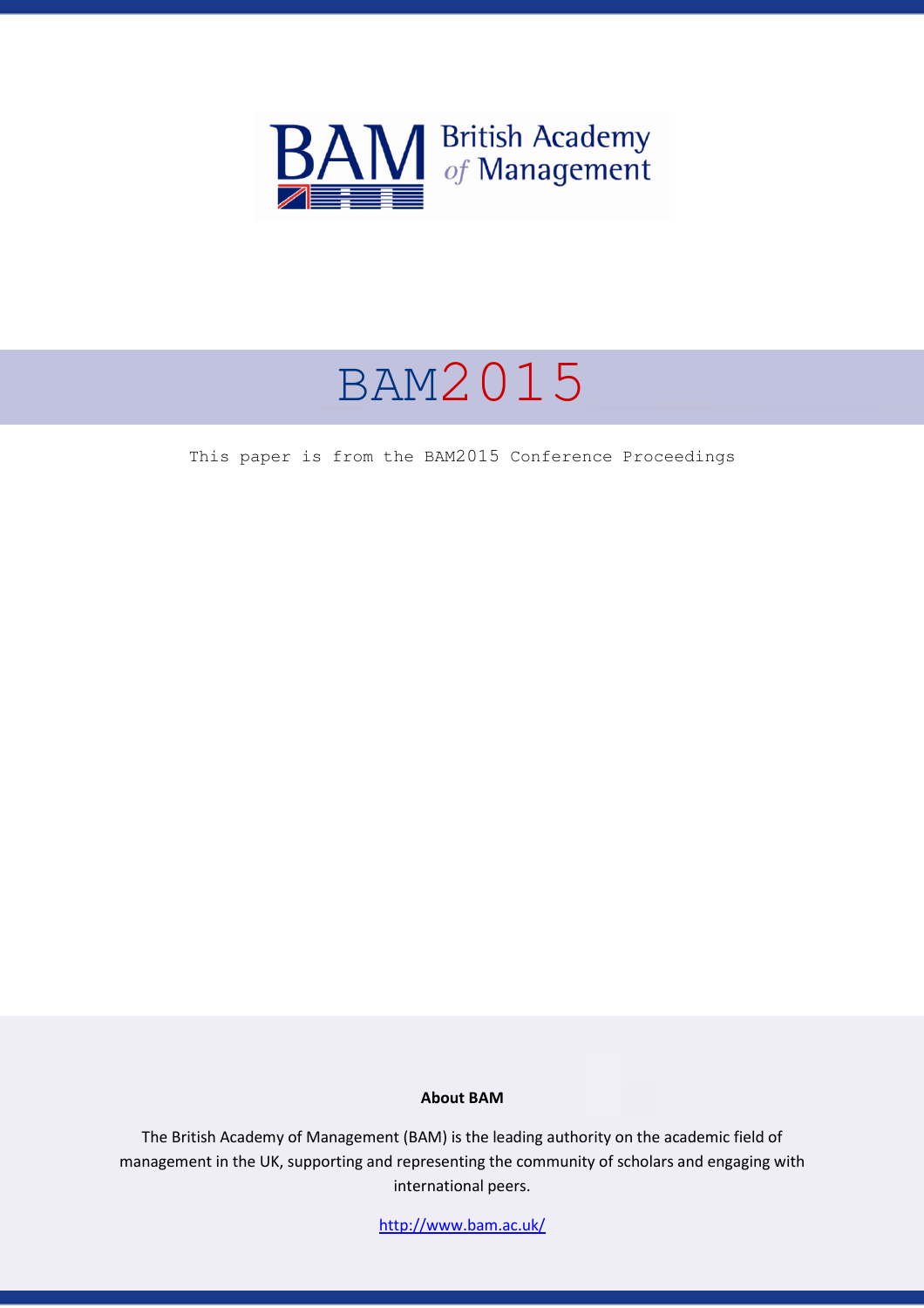# **Advancing Organisational Models via Leadership and Governance Role to the Development of Entrepreneurial Universities: The IMOI Perspective**

# *Kafayat Kehinde Lamidi<sup>1</sup>*

Strategy, Marketing and Economics Department Business School, University of Huddersfield, UK Queens gate Campus HD1 3DH kafayat.lamidi@hud.ac.uk (Tel) +44 7432657880

**Walter Mswaka<sup>2</sup>** w.mswaka@hud.ac.uk (Tel) +44 1 484473826

**Kelly Smith<sup>3</sup>** k.smith@hud.ac.uk (Tel) +44 1 484473765

#### **Authors' Bio**

Kafayat Lamidi is a full-time doctoral student at the University of Huddersfield. Her main research interest focuses on the characteristics and determinants of Entrepreneurial University. She has also been a delegate at regional, national and international conferences. Kafayat is a member of the British Academy Management, Association of Project Management and the Chartered Management Institute.

Dr. Walter MsWaka is a Principal Lecturer in Business Strategy and Business Undergraduate Programme Leader at the University of Huddersfield.

Dr. Kelly Smith is responsible for the strategic direction of the Graduate Entrepreneurship Project. Kelly teaches in the Business School on Creativity and Innovation and leads on the University's new 2013-2018 Learning and Teaching strategy theme on 'Enterprising Students'.

#### **Acknowledgement**

Kafayat is grateful to the Vice-Chancellor of the University of Huddersfield, Bob Cryan for the 100% tuition fee waiver initiative that she currently benefits from as a postgraduate researcher on the basis of her 1<sup>st</sup> Class achievement in BA (Hons) Business Management 2013. Kafayat is particularly grateful to her supervisors Dr. Walter Mswaka and Dr. Kelly Smith for their continuous inputs and support towards her PhD.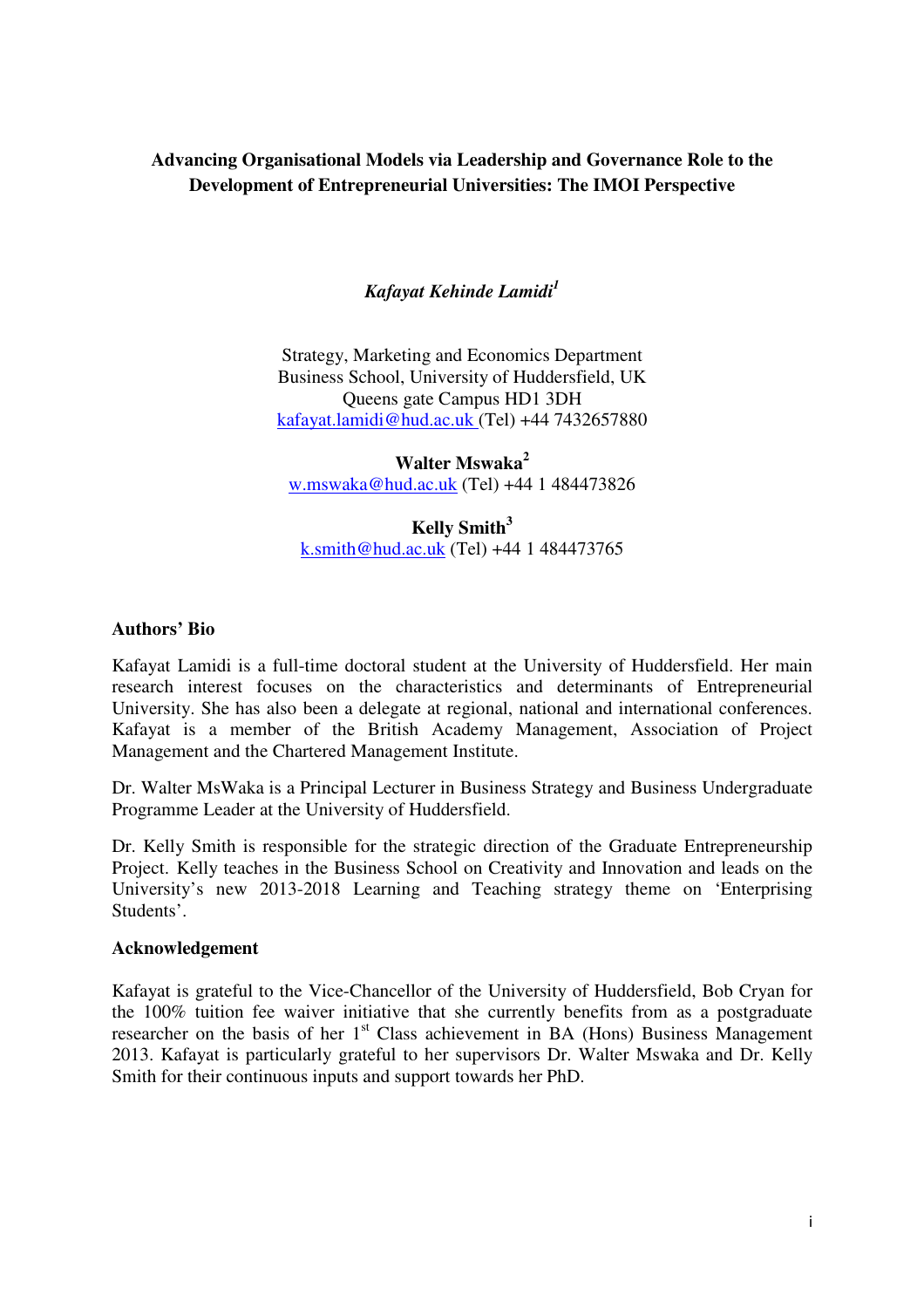# **Advancing Organisational Models via Leadership and Governance Role to the Development of Entrepreneurial Universities: The IMOI Perspective**

## **Abstract**

Innovation and entrepreneurship are not only influenced by the values and culture created by the leaders but also to some extent by their style and role particularly those with authority and strategic decision-making capacity. The paper takes advantage of the upper echelons model proposed by Hambrick and Mason (1984) drawing on the leadership and governance (L&G) theme in the 'Guiding Framework' for entrepreneurial university (Entre-U) which is jointly designed in 2012 by the European Commission (EC) and Organisation for Economic Cooperation Development (OECD) to explore the role in entrepreneurial higher education institutions (HEIs). By reviewing materials in a special issue and other journal outlets, the paper aims at contributing to the understanding of the Entre-U phenomenon at the organisational/university level. Findings reveal that strategic planning and decision-making are major roles of L&G. The novel contribution of the research is the proposition of the Innovation-mediation-outcomes/outputs (IMOI) model that could be useful to examine L&G role within the Entre-U context which could also be used to update the old Input-Process-Output (IPO) and Organisational Elements model (OEM) of organisational phenomenon thereby enhance our knowledge in other management research.

**Key words**: Entrepreneurial University, Leadership, Governance, Higher education, Upper Echelons, Innovation-Moderation-Outcomes (IMOI), European Framework.

Word count: 6,600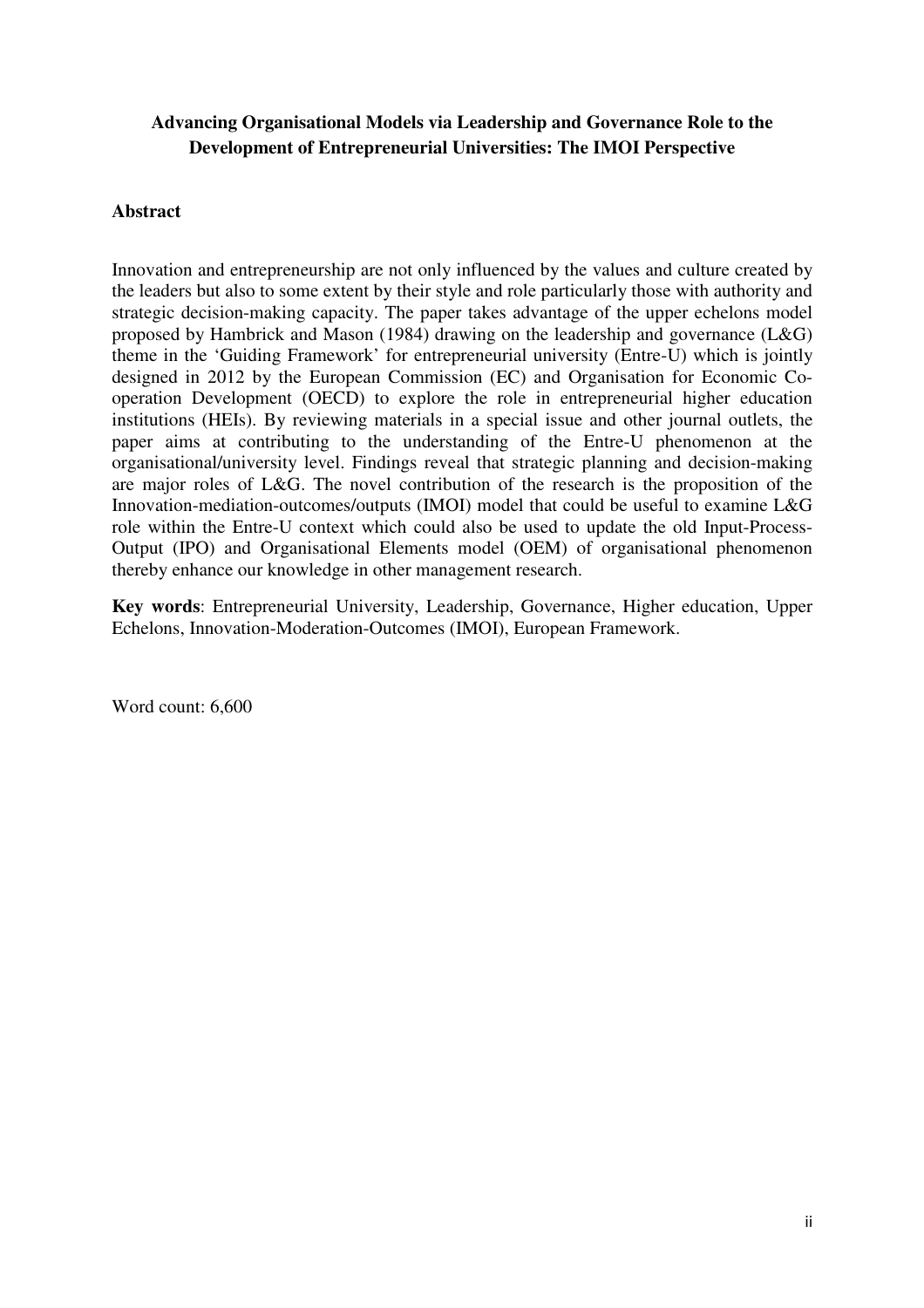#### **1 Introduction**

*The future of the universities lie in three parts: (i) the need to live in the market such as the prerequisite to be well positioned for commercialisation of research, technology and knowledge transfer (ii) the requirement to be entrepreneurial such as continuously being unique and best at what they do and (iii) the necessity to be innovative such as effective utilisation of the creative skills and retention of best workforce* (Clark, 1998, 2004; Etzkowitz, 2003)*.* 

*In responding to the current rapid technological and societal changes in the information economy, universities are experiencing exceptional challenges in defining their knowledge triage (functions) of teaching, research and innovation* (Van Vught, 1999)*. While the UK HEIs system is universally valued its role is experiencing a hard time (Browne, 2010, p. 2).* 

In addition to the various dimensions of complexity: structural, organisational and socio-cultural attributes (Middlehurst, Goreham, & Woodfield, 2009) that characterise the HEI system, then the above cotes show that increasingly, the societal context is presenting unprecedented and tremendous challenges to HEIs with the need to do more (Mian, Fayolle, & Lamine, 2012). While their leadership is challenged to exhibits different attributes from its transactional perspective, the governance requires a changing role. The key message is that it is essentially important to have new format of leadership within the HEIs such as transformational entrepreneurial leadership (TEL) with creative, innovative and change ability to strive and successfully respond to the new society as mentioned by Lamidi & Williams (2014). The traditional view of HEIs as semi-autonomous are challenged and transformed with the new perception that higher institutions are no longer only knowledge creators but also innovation driven entities (Lamidi & Williams, 2014). These changes require entrepreneurial HEIs and their leadership to do things in different ways such as implementing new strategies. The reality is that the knowledge-centred economy is increasingly changing the way we work, behave and live especially within the HEI system.

Furthermore, L&G is reckoned as one of the seven main assessment topics of the HEInnovate tool that the EC and OECD jointly promulgated to help HEIs pursue the goals of becoming more entrepreneurial via a self-assessment process (European Commission & OECD, 2013). Despite that L&G is seen as a critical aspect in Entre-U development, few studies have taken L&G as their unit of analysis in the Entre-U domain. Therefore, the present research seeks to contribute to the pool of knowledge on Entre-U and leadership domain by answering the key question:

• What is the role of L&G in the development of an Entre-U?

The remaining part of the article is structured into six areas which are as follows: The succeeding section introduces the review of existing literature. It opens up with the contributions of the selected materials by providing a summary of the discussions on the analysed papers in the *higher education quarterly* (HEQ) journal. The next section briefly outlines the research method adopted in the study. The subsequent part explains the leadership characteristics, highlighting the role of leadership and governance. The fourth aspect unravels some of the contested understanding about Entre-U while the fifth part explicates the conceptualisation of IMOI model in relation to the role of leadership and governance. And finally, rounds up with a brief summary of the paper in the form of conclusion and recommendations outlining avenues for future research.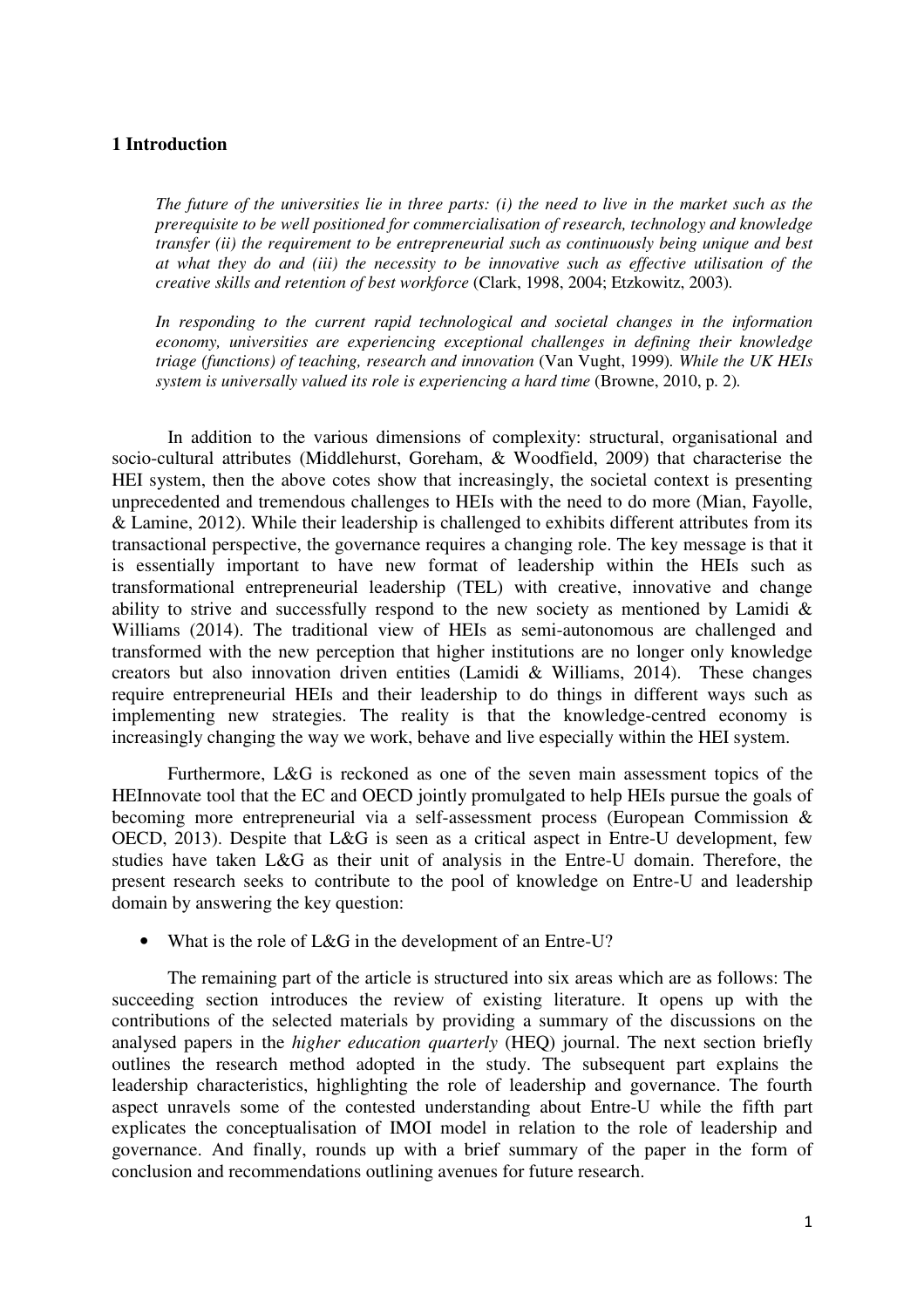## **2 Literature Review**

The three key determinant elements that characterised Entre-U include the institutional, organisational and individual factors (Guerrero & Urbano, 2013). To exemplify how the individual characteristic could have effect on entrepreneurial development is to draw on the case of Professor Anthony Foster at Essex University. Prior to his appointment at Essex as the Vice-Chancellor in 2012, Professor Foster was the Deputy Vice-Chancellor of Durham University and one of the qualities looked into for being appointed was the evidencebased of his leadership and management experience portfolio. According to a statement by the Chair of governing body, David Currie, stating that:

*"Professor Foster will bring wide strategic leadership and management experience to Essex. He has played a leading role in placing research-led teaching, growth in postgraduate students' numbers, internationalisation of the curriculum and development of international partnerships at the heart of Durham's strategy"*(University of Essex, 2012)*.* 

Though University of Essex is not yet a publicly renowned Entre-U, it has the selfidentity tenets of an Entre-U and this comment well defined how individual attributes can influence both organisational and institutional characters. Therefore at the organisational level, understanding the key individual characteristics of the roles of those in leadership position is not inappropriate. Perhaps, it has been noted that analysing the influence of governance structure, university culture and support measures in the transformation process of Entre-U will aid the understanding of the mechanisms that bring benefits to the society, especially the education system (Guerrero & Urbano, 2014).

It is extremely important to recognise the impact of L&G as part of the route to transformation on university's entrepreneurialism. It is premised on the assumption that a sustainable entrepreneurial institution cannot have been successfully transformed without distinct strategies and practices. Various studies (e.g Neary & Saunders, 2011; Stensaker, 2013) concur that the involvement of academics in the core functions and restructuring of their universities take various ways. This indicates that university leaders have major role to play in the transformation of their universities and therefore this aspect requires greater attention to practically enhance our understanding in this domain. The essence of L&G is best capture by the Lambert, stating that:

*The vision and management skills of the vice-chancellor, more than other individual determine the future shape and success of a university. The role of the vice-chancellor is now more akin to that of a chief executive officer in an operation turning over hundreds of millions of pounds each year. The challenge of developing and implementing sustainable long-term strategies and financial plans requires considerable managerial and strategic as well as academic leadership (Lambert, 2003, p. 100).* 

As suggested, this research area is of major significance because universities are playing a fundamental role in reducing the social-economic pressures in the society (Lamidi & Williams, 2014) and increasingly contributing to regional economy progression. Thus, universities as independent institutions are exceptionally significant by being capable to seek solutions to the economic turmoil that cannot be sorted by other knowledge disseminating providers (Bosetti & Walker, 2010, p. 7). Conversely, university leaders provide the dynamic that move the institution, community and economy forward. This reinforces the need to focus on a particular aspect, the L&G theme of the European Guiding Framework. However, this is not to say that there are no other contributing factors as L&G is only a portion of a whole.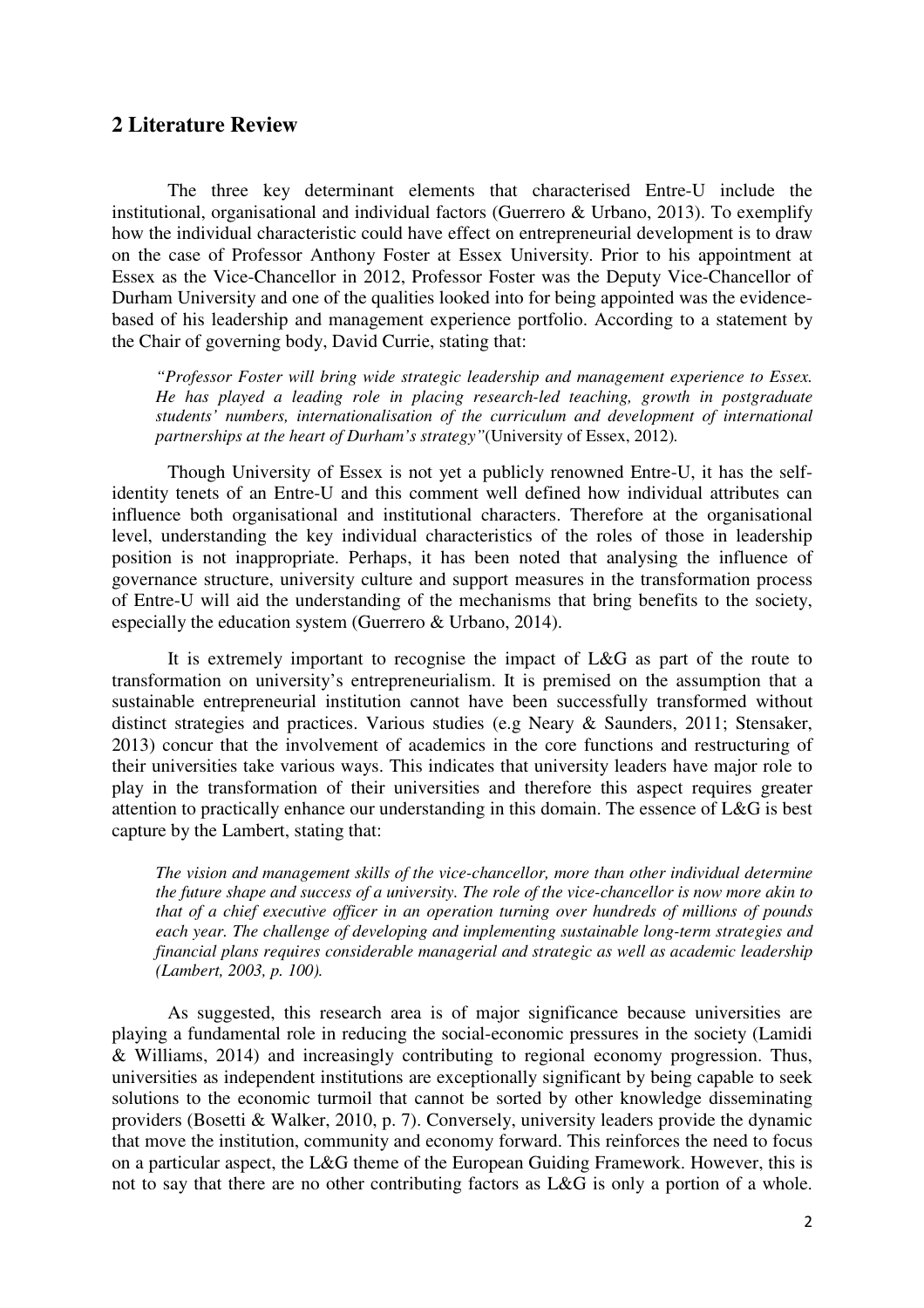The inference is that as the universities are coping with the changing dynamic environment of higher institutions, L&G in higher education sector is becoming the central of the modernization structure. As an advisory message from the NCEE academic adviser, Professor Allan Gibb advises that university leaders should:

*....Engage actively with the wider stakeholders, accept wider responsibility, employ entrepreneurial staff, embrace student and graduate entrepreneurship, create rewards systems, facilitate a wider range of inter-disciplinary activity and allow entrepreneurial culture to be embedded in all schools (Gibb & Hannon, 2006, p. 3).* 

In similar direction, some writers (e.g Clark, 2001; Klofsten & Jones-Evans, 2000) acknowledge that entrepreneurial institutions are organisations that employ an entrepreneurial management style with its community (staff, students and faculty) and relate with its external context (regional and local) in an entrepreneurial approach. This perception of Entre-U therefore considers L&G as having influence on entrepreneurial agenda of the university. To this end, it is controvertibly axiomatic to claim that L&G is a critical aspect in the emergence of Entre-U. The next section provides an overview of the special issue reviewed.

### **2.1 The Contributions of the Special Issue**

Taking a moment to reflect on the conceptions of organisational design even though they have wider conceptual and scientific uses (Schofield, 2009), for the purpose of this study and in the changing context of higher education, *governance* is a structural interactions created for organisational consistency (Middlehurst, 2013), a form of steering beyond government influence to societal influence across higher institutions' networks (Treib et al. 2007, p. 3 cited in Stensaker, 2013, p. 258); *management* is the monitoring of universities resources and actions for efficiency and effectiveness achievement of envisioned outcomes (Middlehurst, 2013, p. 277). Indeed a devolution of decision-making structures especially about resources which is why strategic teams are side-lined by governors; and *leadership* is seeking opportunities, setting strategic directions, investing in and drawing on people's capabilities for the development of organisational objectives and values (Middlehurst, 2013, p. 277). In consistent with Sporn's (2001, pp. 122–123) definition of *governance* as structure and processes of decision-making, *Management* is the structure and processes for the implementation of the broad decisions and *Leadership* is the structure and processes (positions and roles) through which people pursue to have impact on decisions. Though each of these components provides a fractional account of the institution complex mechanism, one could however agree that their relevance to Entre-U cannot be underrated and therefore understanding these concepts is not meaningless (Peterson & Mets, 1987).

Besides, management, L&G has been identified as elements that may constrain or encourage entrepreneurial activity (Rothaermel et al., 2007, p. 708). Despite that organisational culture, managerial and organisational issues are major challenges for academic leadership ("Identifying challenges for academic leadership in medical universities in Iran," 2010), increasingly, HEIs are adopting the business-like leadership and management style to keep up with the new university third mission in the information economy (Blaschke, Frost, & Hattke, 2014).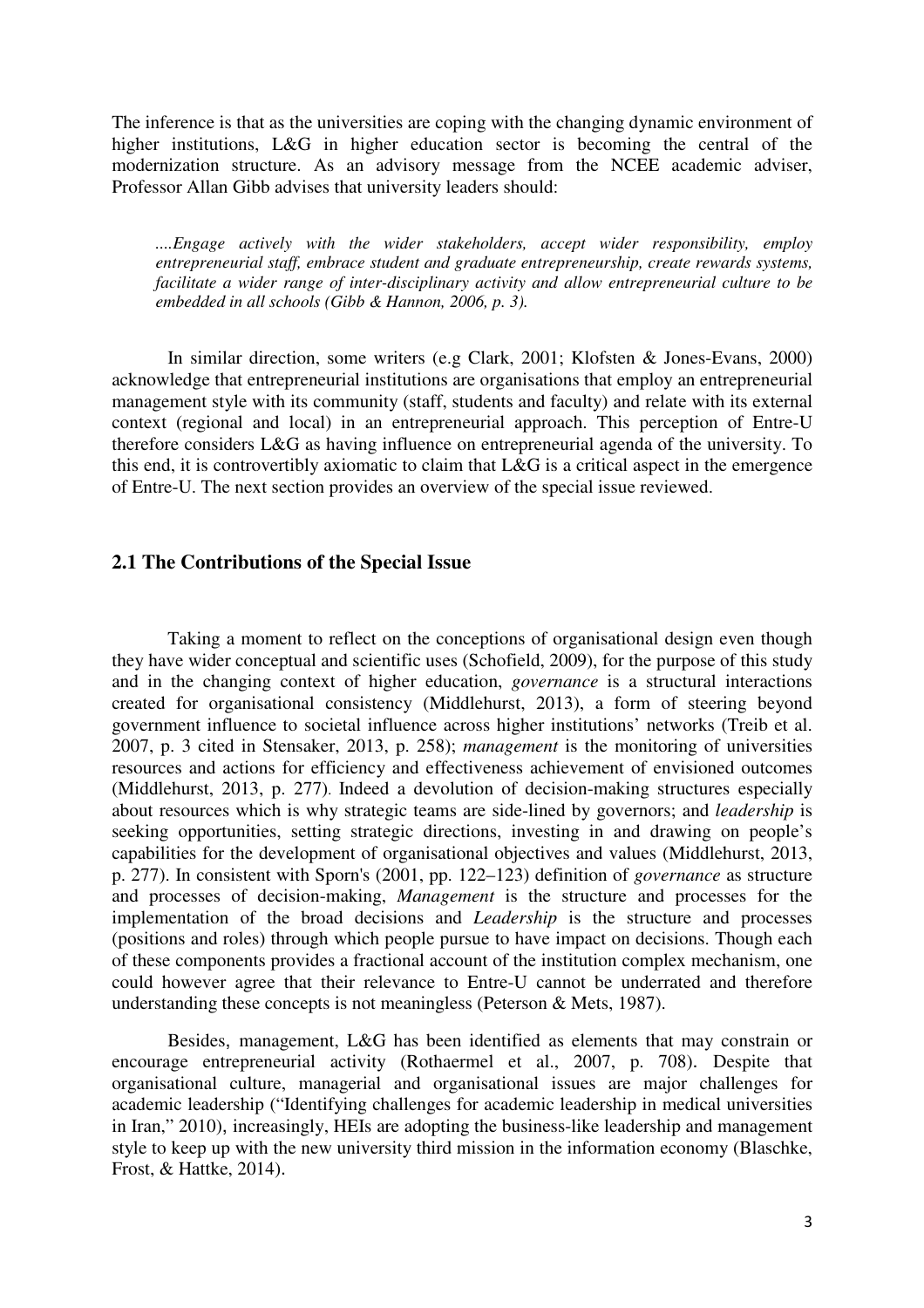It is worth noting that these organisational design features have weight on entrepreneurial activities and the two traditional missions (teaching and research) of universities. For example, entrepreneurial leadership model as a frame for strategic development even though it has been sketched as not the sole model highlighted in strategic plans of universities while shared governance is acknowledged to be less relevant in addressing the issues emerging in a more dynamic environment, it remains a tool for government to get involved in the management of higher education (Stensaker, 2013, p. 256). More so, the European Commission urged for the development of more flexible governance and funding systems with the objective to aid in developing strategic and professional university leaders, and ensure that the setting of strategic direction is autonomous to HEIs (EC, 2011, p. 9 quoted in Stensaker, 2013, p. 257). Thus, these organisational elements are indications of a transition from a control-and-command to negotiation-and-persuasion (Magalhães, Veiga, Amaral, Sousa, & Ribeiro, 2013, p. 309) and have been identified as part of the series of fundamentals that influence Entre-U (Sporn, 2001, p. 122).

# **3 Method**

With the exemption of a 2009 article that fits very well within the quality criteria set out for the literature search process, the synthesis include articles written in the period 2010- 2014, so published during or after the reviews of two great contributors: Burke (2010, p. 51) who indicated that the traditional organisational sciences theories and conventional leadership theories do not prove effective in the present of the changing dynamic in the education industry which as well expressed that also the new leadership models in educational and organisational theory are yet to be advanced. Also, is Watson (2012, p. 41) who concluded that in an attempt to answer the question "who decides what the university is for, and how?" is a very complicated situation that calls for greater attentions.

As initially signalled, the research is a single embedded-case study meta-analysis. It is a single-case study because it involves the great contribution and analysis of five papers within a particular journal, 2013 special issue in the *Journal of HEQ* while it is embedded because it synthesised five different papers in that particular journal. The selection criterion of this Journal is that it publishes articles associated with policy, strategic management and ideas in higher education context. Besides, the existing literature reviewed are the most current and covered various aspects of higher education leadership, governance and management issues, which are within the scope of the current study. Mostly interesting is that the selected papers are from diverse culture representing United State of America, Europe and Asian context. The summary of the five materials is depicted in Table 1. Since single case study is individual by nature and is vulnerable to issue of non-generalisability, by incorporating other materials this drawback is more likely to be overcome. Therefore, other literature were also recorded and presented in Appendix 1 and the reference section.

As noted earlier, the present study starts by reviewing the contribution of other authors in a special issue on leadership and governance, HEQ by maximising the systematic literature (SR) approach. SR emphasis is central on a transparent, rigorous, and reproducible procedure that helps in capturing a holistic view of extant literature for both intellectuals and political reasons (Kitchenham, 2004). Following the innovative idea of Rothaermel, Agung, & Jiang (2007) that conducting systematic approach to synthesising literature is vital in Entre-U research and in line with the above criteria, the current research therefore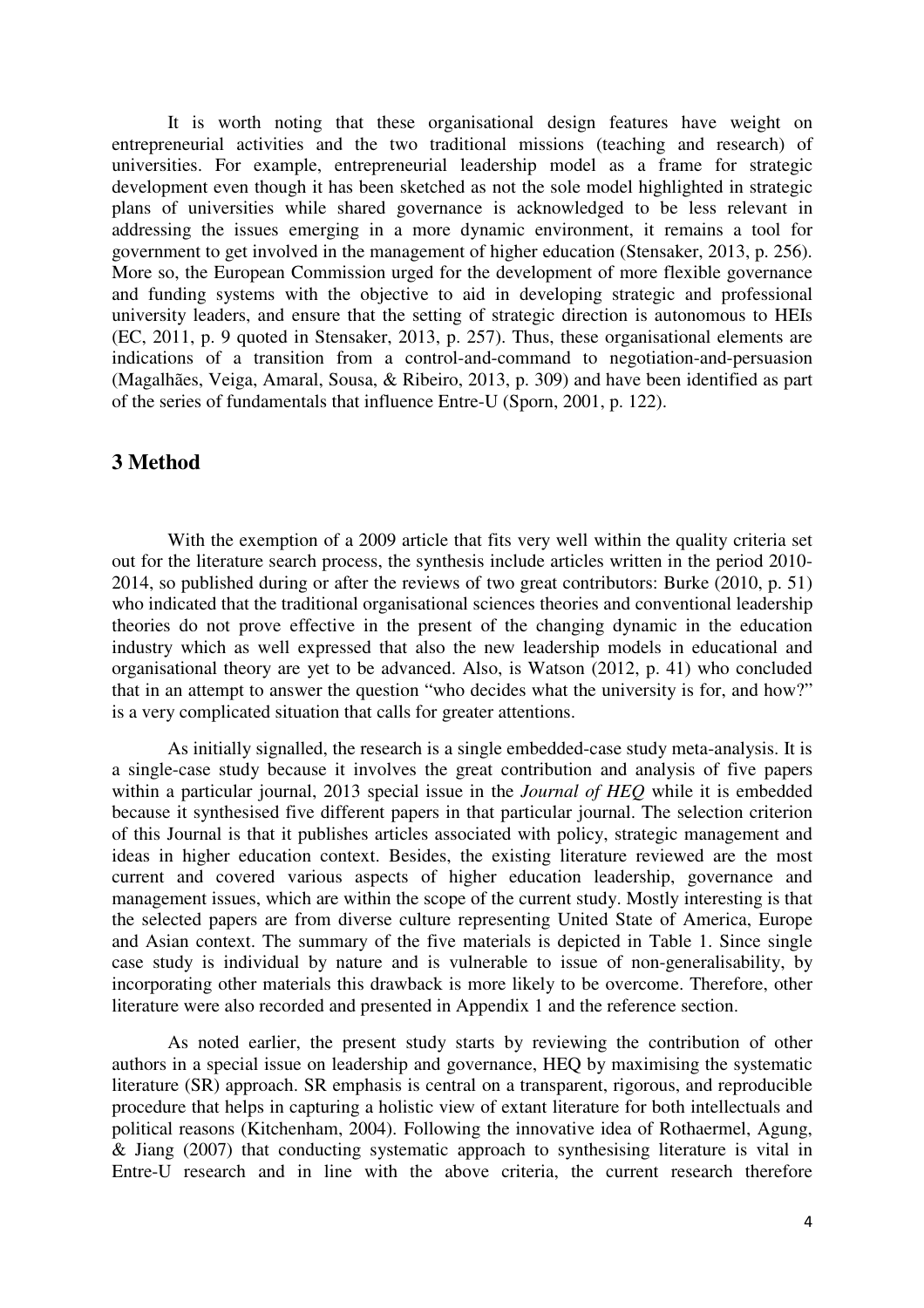purposively selects the HEQ journal as the initial stage to analyse the ongoing changes in the higher education sector in consideration of leadership, governance and management.

Furthermore, to arrive at a distinct model of L&G role, the search boundary was set by Subject Area within academic journal articles outlined in *the Journal Quality List*, Fiftysecond Edition edited by Harzing (2014). The primary source of the literature search was based on the Public Sector Management discipline within which the HEQ outlet resides as it occasionally publishes higher education research. Then 'Entrepreneurship', 'Innovation', 'General and Strategic Management', 'Organisation Behaviour/Studies', 'Human Resources Management' and 'Industrial Relations' were tracked as the secondary literature sources. These disciplines were targeted because they include journal publications that frequently focus on entrepreneurship studies. In order not to omit relevant articles, additional journals from other disciplines were included and provided in the list of reference. The search for literature was carried out via electronic database Summon using the primary Boolean search terms of 'leadership\* AND governance\*', and the secondary search terms of 'entrepreneurial AND higher education institution' in the Title and Abstract fields to identify articles. The theoretical logic for the use of these key search terms was to ascertain the most relevant articles within the scope of the study and to exclusively disregard less relevant ones. Since the search for L&G in entrepreneurial HEI did not yield sufficient and significant result, the author focuses on general L&G. This search process generated 403 articles. The articles' abstract were reviewed to select those articles that focus on school or education practice and exclusive enough to discard least relevant ones, which resulted in 133 articles. Excluded materials also include book review and newspaper articles because they tend not capture a complete view of the subject matter. Also, excluded were papers that do not cover at least two of the three elements: L&G, and management. Then the 133 articles were screened once again to detect those full articles that mainly comply with the inclusion criteria set above as well as cover 'higher education context' and those that provide insights into 'L&G roles', also invoke simple quality measures to observe the systematic gathering of information and the proposal of logical results in the papers. This provided 9 articles out of which 5 fell in a special issue which were synthesised and coded as: author/s, title, country of origin, research question or objective, method and sample, key construct, theory or model, key findings and summary (see detail in Table 1) and the other 4 articles synthesised are presented in Appendix 1.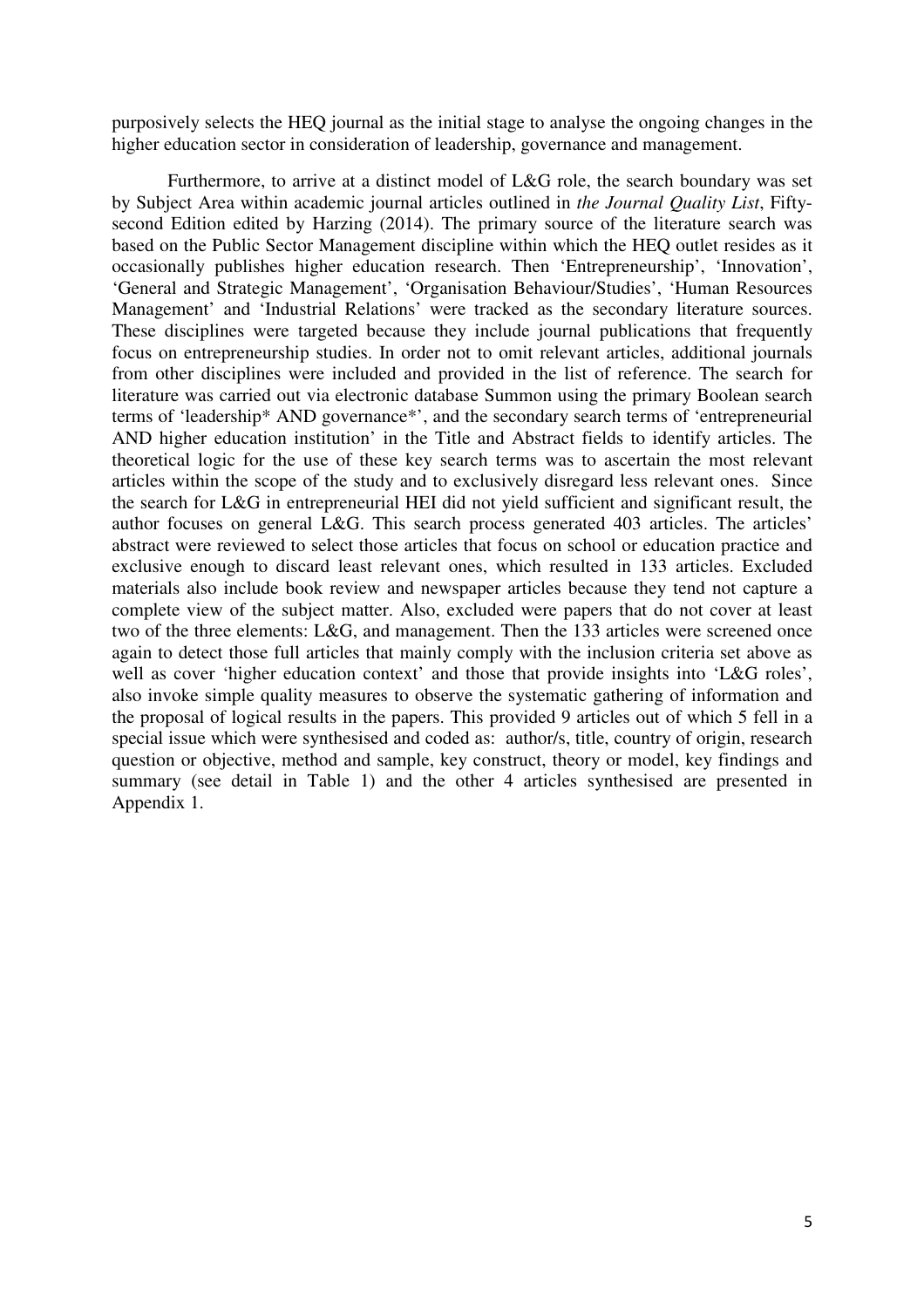### Table 1: HEQ Special Issue Analysed Papers

|                         |                                                                                                                                                   | Question or Line         |                                                                                                                                                                                         |                                                                                                                                                                 |                                                                                                                                                   |                                                                                                                                                         |                                                                                                                                                                                                                                                                                                                                                                                                                                                                                                                               |                                                                                                                                                                                                                                                                                                                                                                                                                                                                                                                                                             |
|-------------------------|---------------------------------------------------------------------------------------------------------------------------------------------------|--------------------------|-----------------------------------------------------------------------------------------------------------------------------------------------------------------------------------------|-----------------------------------------------------------------------------------------------------------------------------------------------------------------|---------------------------------------------------------------------------------------------------------------------------------------------------|---------------------------------------------------------------------------------------------------------------------------------------------------------|-------------------------------------------------------------------------------------------------------------------------------------------------------------------------------------------------------------------------------------------------------------------------------------------------------------------------------------------------------------------------------------------------------------------------------------------------------------------------------------------------------------------------------|-------------------------------------------------------------------------------------------------------------------------------------------------------------------------------------------------------------------------------------------------------------------------------------------------------------------------------------------------------------------------------------------------------------------------------------------------------------------------------------------------------------------------------------------------------------|
| Author (s)              | Special Issue Title                                                                                                                               | <b>Country of Origin</b> | of Inquiry                                                                                                                                                                              | <b>Method and Sample</b>                                                                                                                                        | <b>Key Constructs</b>                                                                                                                             | <b>Theory or Model</b>                                                                                                                                  | <b>Key Findings</b>                                                                                                                                                                                                                                                                                                                                                                                                                                                                                                           | Summary                                                                                                                                                                                                                                                                                                                                                                                                                                                                                                                                                     |
| Magalhães et al. (2013) | Governance of<br>Governance in Higher<br>Education: Practices<br>and Lessons drawn from<br>the Portuguese case                                    | Portuguese               | To what extent is<br>the legal<br>framework: New<br>Public<br>Management in<br>Portuguese Higher<br>Education<br>influencing the<br>governance reform<br>outcomes?                      | Document Analysis<br>between the period 2007-<br>2011 on all the 15 public<br>universities in Portugal                                                          | Governance reform.<br>institutional autonomy.<br>traditional public<br>administartion, new<br>public management,<br>collaboration, network        | Meta-governance,<br>governance theory,<br>Managerialist view                                                                                            | Finding show that the adaption of the<br>RJIES into portuguese higher<br>institutions to some extent induce the<br>reconfiguration of university<br>govremance from public-private domain the emergence of EU<br>to public+private relationship. It is also<br>captured that the developmental stage<br>of the NPM law place emphasis on<br>networks instead of the internal<br>hierachical structure of universities<br>that characterises university leadrship<br>(referring to the Portuguese higher<br>education sector). | Though a portuegese context, the analysis extend to<br>the Europe member nations as it sketches on the<br>enhancement of instituional autonomy (p. 310). Thus,<br>institutional independence is a key feature that induce                                                                                                                                                                                                                                                                                                                                   |
| Middlehurst (2013)      | Changing Internal<br>Governance: Are<br>Leadership Roles and<br>Management Structures<br>in United Kingdom<br>Universities Fit for the<br>Future? | <b>UK</b>                | What is the<br>volatine operating<br>conditions of<br>higher education<br>in the UK?                                                                                                    | Analysis of national policy<br>reports, higher education<br>reviews, White Papers and<br>other extant literature on<br>UK universities between<br>1987 and 2003 | University structure;<br>governance, leadership<br>and management,<br>funding, performance,<br>change and continuity.<br>insitutional differences | Clark's Entrepreneurial<br>University framework;<br>strengthened steering core.<br>stimulated academic<br>hearthland, extended<br>development periphery | Analyses give an indication that there<br>is urgent call for reinterpretation of the<br>university internal arrangement to suit<br>future demand in a modernising and<br>reforming circumstances                                                                                                                                                                                                                                                                                                                              | Clark's framework was invoked as an organising tool to<br>sharpen our undersatnding of the internal governance<br>changes that the UK universities are experiencing.<br>Rethinking higher education has been strongly<br>emphasised as a way of addressing some of the<br>resource constraint issues (p.281).                                                                                                                                                                                                                                               |
| Shattock (2013)         | University Governance,<br>Leadership and<br>Management in a<br>Decade of Diversification<br>and Uncertainty                                       | <b>UK</b>                | What is the<br>implicit<br>implications of the<br>multiplicity in the<br>executive<br>representation at<br>the cost of the old<br>university<br>governance such<br>as board<br>members? | An examination of the<br><b>British Universities</b>                                                                                                            | senior management<br>teams, board members, Leadership theory<br>academic or<br>organisational<br>structure, pre/post 1992<br>universities         | Upper Echelons theory and                                                                                                                               | bodies which has widen the gap<br>between academics and strategic<br>teams. Analysis confirm Morgan's<br>(2010) and Witchurch's (2012) findings<br>that the 20% increase in the top<br>management team size placed the<br>team at a more powerful position. To<br>some degree, this hinder working<br>relationship with partners and other<br>university components. Even the voice<br>of academic are hardly contributed to<br>the central policy of the institution                                                         | A decrease in academic involvement in The collegiate participative approach of the pre-1992<br>governance to an increase in governing universities now appear to be pertinent among the post-<br>1992 insitutions. The more hierarchical the university<br>become the lesser the engagement with academics<br>and outside networks. However, those institutions that<br>have demonstrated a better academic product, an<br>improved service and a more distinctive academic<br>culture may be assumed to be characterised by less<br>hierarchical structure |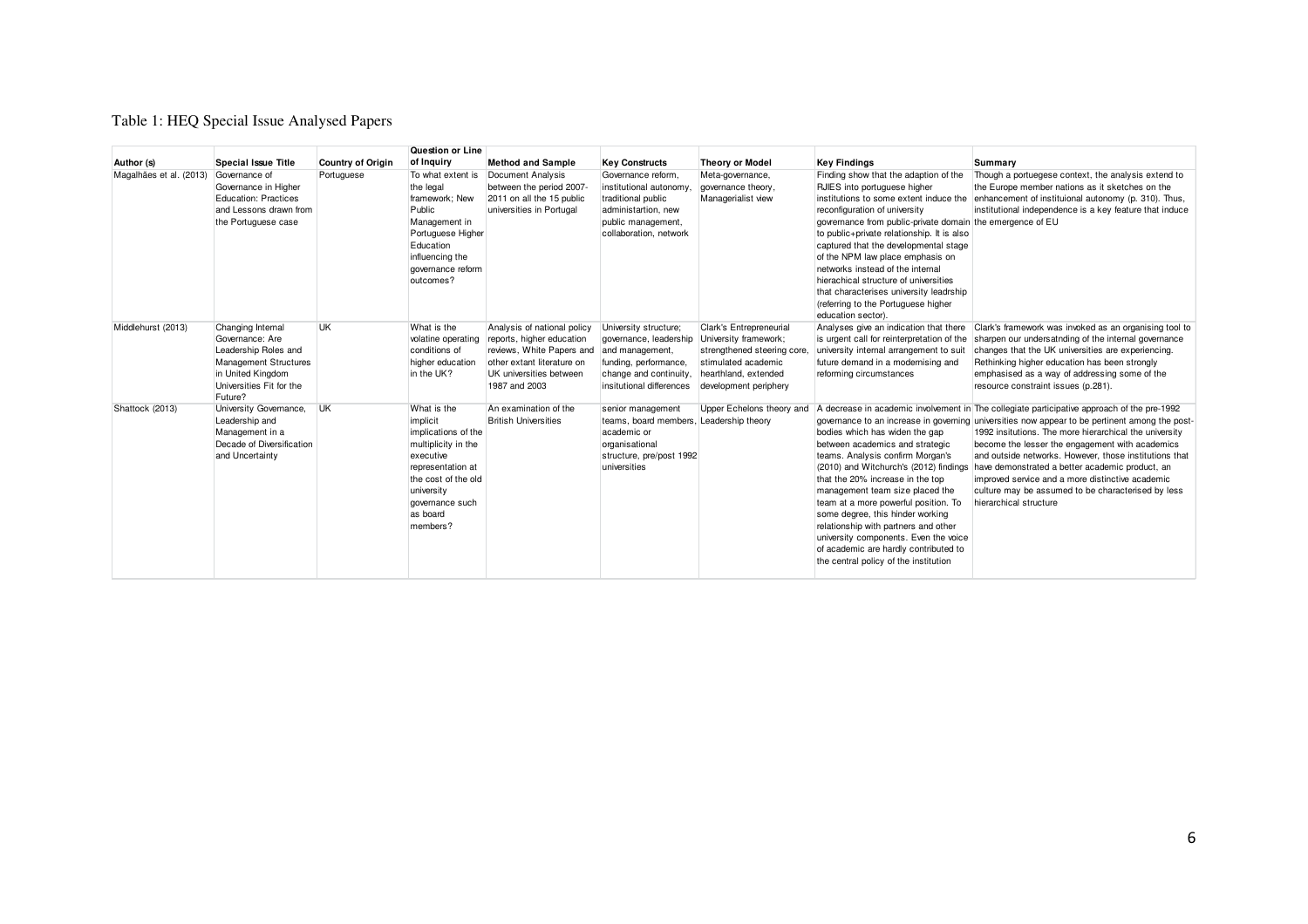|                                               |                                                                                                                |                          | <b>Research Question or</b>                                                                                                                |                                                                                                                                                                                                                                                                          |                                                           |                                                                                              |                                                                                                                                                                                                                                                                                                                                                                                                                                                                                                                                                                                                                                                                                                         |                                                                                                                                                                                                                                                                                                                                                                                                                                                                                                                                                                                                                                                                                                                                                                                                                 |
|-----------------------------------------------|----------------------------------------------------------------------------------------------------------------|--------------------------|--------------------------------------------------------------------------------------------------------------------------------------------|--------------------------------------------------------------------------------------------------------------------------------------------------------------------------------------------------------------------------------------------------------------------------|-----------------------------------------------------------|----------------------------------------------------------------------------------------------|---------------------------------------------------------------------------------------------------------------------------------------------------------------------------------------------------------------------------------------------------------------------------------------------------------------------------------------------------------------------------------------------------------------------------------------------------------------------------------------------------------------------------------------------------------------------------------------------------------------------------------------------------------------------------------------------------------|-----------------------------------------------------------------------------------------------------------------------------------------------------------------------------------------------------------------------------------------------------------------------------------------------------------------------------------------------------------------------------------------------------------------------------------------------------------------------------------------------------------------------------------------------------------------------------------------------------------------------------------------------------------------------------------------------------------------------------------------------------------------------------------------------------------------|
| Author (s)                                    | <b>Special Issues</b>                                                                                          | <b>Country of Origin</b> | Line of Inquiry                                                                                                                            | <b>Method and Sample</b>                                                                                                                                                                                                                                                 | <b>Key Constructs</b>                                     | <b>Theory or Model</b>                                                                       | <b>Key Findings</b>                                                                                                                                                                                                                                                                                                                                                                                                                                                                                                                                                                                                                                                                                     | Summary                                                                                                                                                                                                                                                                                                                                                                                                                                                                                                                                                                                                                                                                                                                                                                                                         |
| Stensaker (2013)                              | Re-invening Shared<br>Governance: Implications<br>for Organisational<br>Culture and Instituional<br>Leadership | US.                      | What are the perceptions of A documentation analysis<br>and place for shared<br>governance in the strategic<br>development of institution? | of the strategic plans of five governance,<br>universities in the Nordic<br>Region                                                                                                                                                                                       | Strategic development,                                    | Entrepreneurial, collegial,<br>corporate enterprise and<br>representative democracy<br>model | Changes in HEIs is<br>potrayed to have stem<br>monitoring and<br>evaluation of strategic<br>plan implementation.<br>The Entreprenerial<br>universities strategic<br>plans. All five case<br>universities have same<br>patterns; rationality,<br>critical reflections,<br>human rights,<br>academic freedom in<br>research and teaching.<br>high ethical and<br>democratic standards.<br>All case universities<br>consider systematic<br>leadership training and<br>skills as prerequisite<br>within the universities.                                                                                                                                                                                   | Despite the increased shared<br>governance, new types of<br>from shared governance academic leadership are required<br>which is reflected in the within HEIs. Governance is a<br>reflection of government identity in<br>higher education. Marketisation of<br>higher education coupled with<br>reform and change initiatives<br>model has proved to be triggerrred the involvement of<br>the dominating model in various stakeholders in university<br>governance (citing Etzkowitz et al.,<br>2000; and others p. 259). It has<br>been cautioned that the changes in<br>higher education context should be<br>described in a less deterministic<br>approach (p. 269). This is because<br>it involves wider environmental<br>issues ranging from academic to<br>political to social and economic<br>challenges |
| Whitchurch et al. (2013) Reconciling Flexible | Staffing Models with<br>Inclusive Governance<br>and Management                                                 |                          | UK, US + Hong Kong How does institutional<br>management and<br>governance practices<br>facilitate innovative<br>developments?              | A two stage data collection<br>of 53 interviews with VCs,<br>Pro-VCs, Head of<br>Departments, Committee of<br>University Chairs,<br>Universities HR, senior and<br>middle management staff in<br>7 universities; 3 pre-1992, 3<br>post-1992 and 1 private<br>institution | Staffing model, staff<br>review, performance-<br>related, | Integral, private sector and<br>partnership models                                           | The narratives show<br>that either of the three<br>approaches employed,<br>there is a transition<br>from management that<br>emphasis mainly on<br>addressing boundary<br>issues toward a more<br>collective solutions that<br>generate an intergroup<br>relational identity.<br>Observations show that<br>in situation where<br>managers are<br>employed on a rota<br>basis, managerial<br>capability expectations<br>at departmental level<br>are critical. It is<br>revealed that pre-1992<br>and post-1992<br>universities have<br>different approach to<br>changes. While it<br>involves a transition of<br>the whole for post-1992,<br>it is a specified change<br>in the case of the pre-<br>1992 | More flexibility in the staffing<br>arrangement of HEIs is not only a<br>requirement of the wider<br>environmental changes but rather a<br>demand in the changing aspirations<br>and expectations of the workforce<br>(p. 234). This probably may not be<br>unconnected to the agony of<br>becoming more entreprising<br>individual and entrepreneurial<br>competent                                                                                                                                                                                                                                                                                                                                                                                                                                            |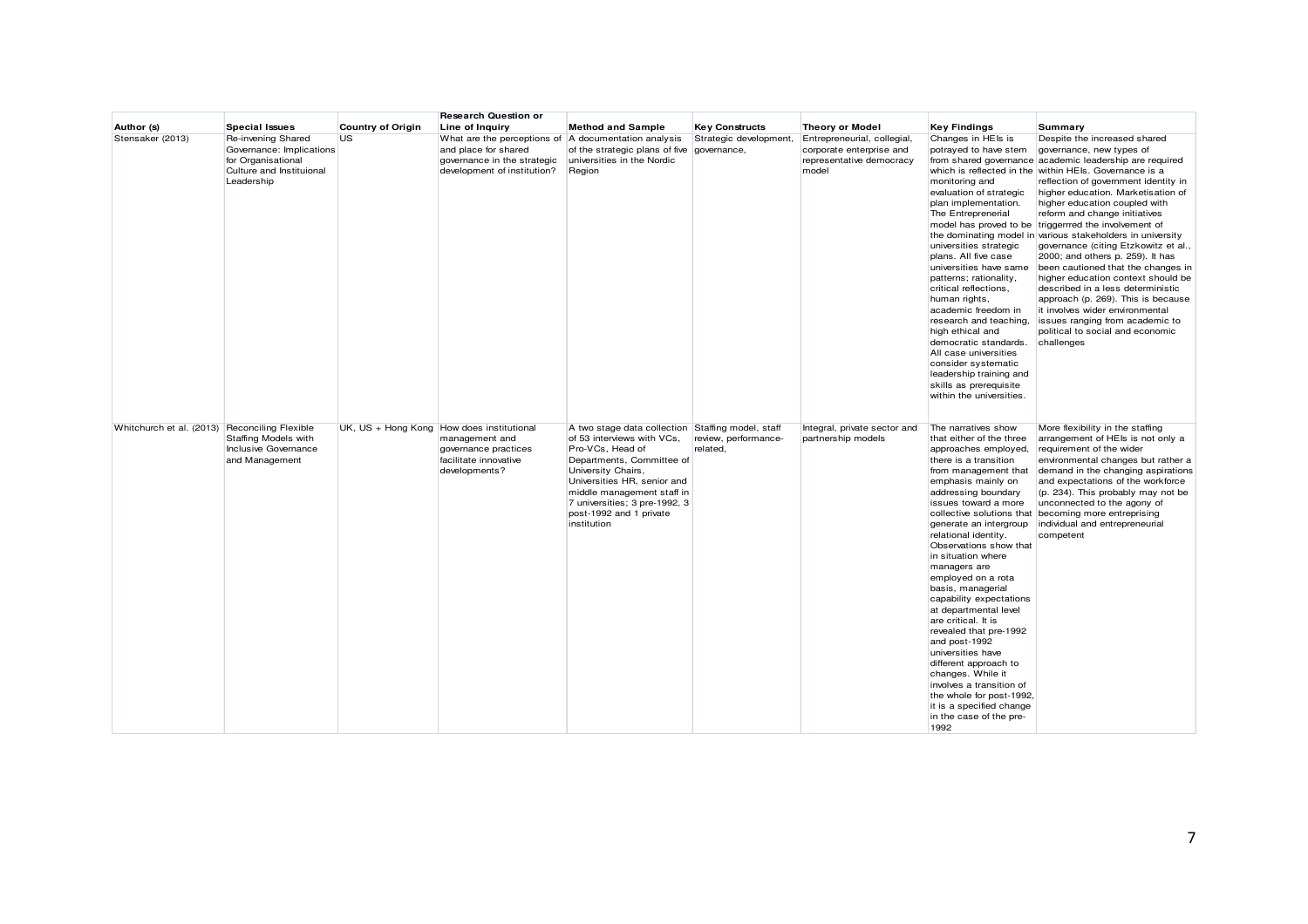# **4 Overview of Leadership Characteristics Phenomenon**

This study is prompted by the need to examine L&G roles within the substantive context of Entre-U. As such it is proper to draw on some of the leadership characteristics as an approach to contextualising the concept of leadership. According to Kan & Parry (2004, p. 468), the four key characteristics of leadership phenomenon are: changing context, influencing behaviour, working with others and achieving goals. Agreeably, it is the authors' belief that central to leadership literature is the change concept. The concept of change defines leadership as drivers of transformation (Lamidi & Williams, 2014, p. 51 citing Kuipers et al., 2013), indeed a situational-based leadership required in the period of change. Therefore, change events particularly the ongoing transition from Mode 2 (research) to Mode 3 (Entrepreneurial Mission) within the higher education context is suitable to examine the role of L&G.

Gupta, MacMillan, & Surie (2004) in their re-assessment of the cross-cultural data generated from the Global Leadership and Organisational Behaviour Effectiveness (GLOBE) project by House et al., (1998), propose two dimensions of the actions of entrepreneurial leadership toward the pursuit of their entrepreneurial vision: (i) scenario enactment that constitutes three key roles-framing, absorptive capacity and path clearing of the leader and (ii) cast enactment that involves two further roles-building commitment and decisively specifying limits of the leaders. This model provides a representation of the roles pertinent to entrepreneurial leadership and as such suggests a basis for the development of L&G roles.

In a current publication, Lamidi and Williams (2014) in their article titled '*Leading Transformational Change in HE: Discussion of Literature and conceptual Framework*', proposed a new model of leadership based on a contingency approach and identified three key elements of leadership which are: change, creativity, and innovation. It is asserted that the core feature that defines leadership in a period of transformational change is the ability to tackle uncertainties and respond to challenges in an innovative and creative way. Though, Lamidi & Williams' (2014) provided a detailed evaluation of the main tenets of leadership characteristic that can drive innovation in a state of dynamics, their framework of leadership based on a synthesis of the literature is yet to be validated and therefore could not give a true picture of leadership role. While the present researcher acknowledges and appreciates these views, now the general features of leadership are comprehendibly and comprehensively amassed and analysed pointing to the key role of L&G.

Starting from a minuscule level, role of leadership is enormous but pertinent to the Entre-U concept is the strategic role of university leaders and decision-making of shared governance. With reference to the two cotes in the introductory section, resources such as human, social, financial, technological, commercial, and physical capital and capabilities as well as excellent reputation, prestige and networks (Guerrero, David, James, & Damien, 2014; Vilalta, Pifarré, & Betts, 2011) required to meet the expectation of the new knowledgebased society is centred on the strategic role of the leaders and decision-making of the governance arrangement.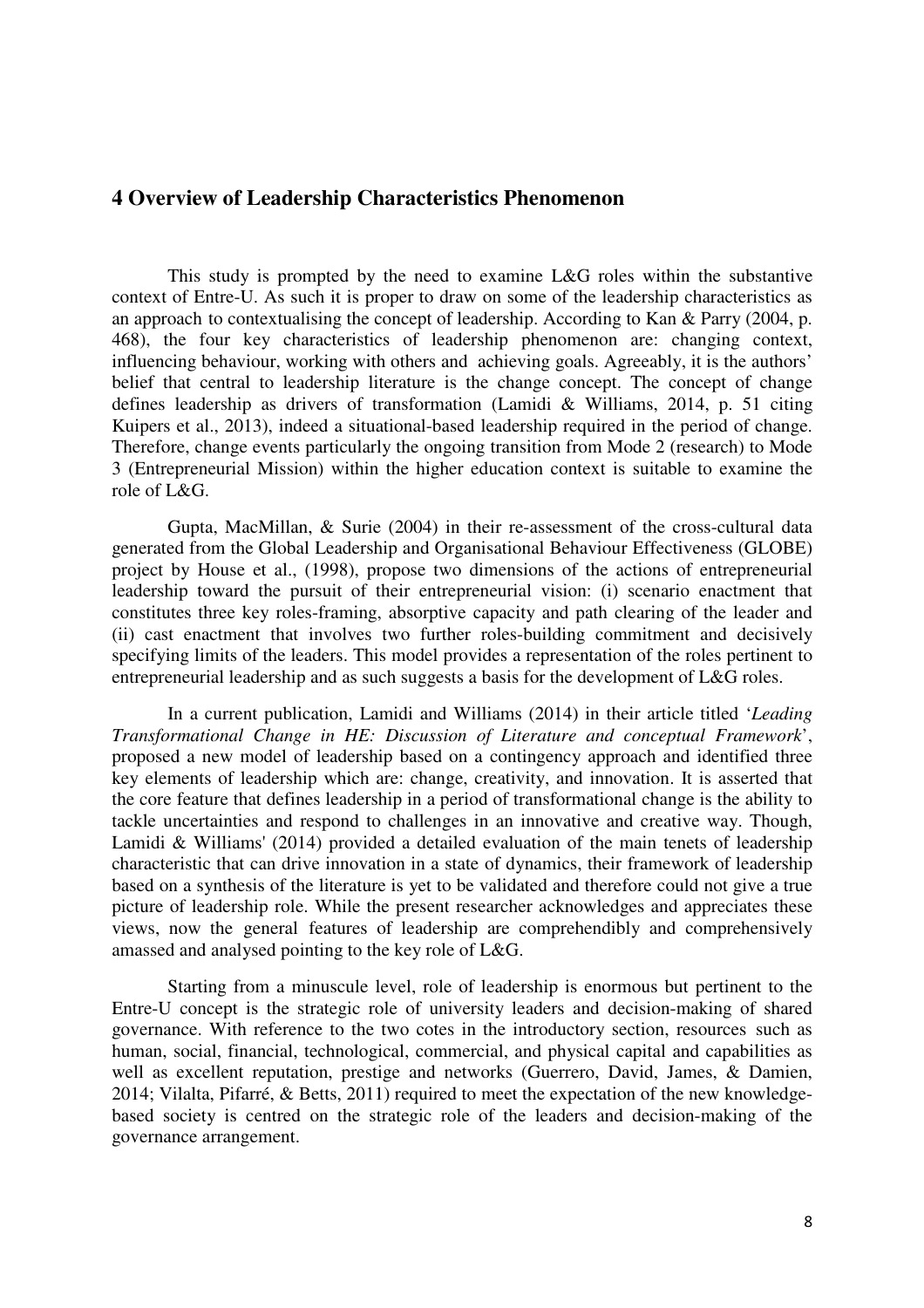On the premise of the strategic function, three characteristics emerged: strategic creation, strategic implementation and strategic change (Thompson, 2001). The commodification and commercialisation of university's products into the market sits on effective planning and implementation so as to enhance socio-economic advancement. Thus, for universities to be well-positioned in the market it is dependent on the theme of strategy creation. However, it is mentioned that strategic plans should be less rigid as ideas are refined with experience and it is less obvious to predict all the concerns involved in activating the ideas (p. 434). In doing so, the leaders are framing a challenge that tend to reinforce the team to the limits of its abilities with no pressure to go above their limits (Gupta et al., 2004, p. 247). For example, at the heart of the University of Hertfordshire's strategic plan is the concept of 'Business-Facing' coined by ex-Vice Chancellor, Professor Tim Wilson and his successor has been building on the entrepreneurial reputation of the University. Another similar example is the 'specific target' setting approach that the Vice-Chancellor of University of Huddersfield, Professor Bob Cryan adopts following his appointment in January 2007. There is a much greater focus on specific target now and much greater accountability than what it was in 10-15years ago. One could claim that the successful implementation of these approaches has led to entrepreneurial reputation of these two universities. These examples indicate the essence of L&G in Entre-U.

Furthermore, sustainable Entre-U gain leading-edge by building a coherent relationship with university's members (students, staff and faculty) and well-established interactions with the regional community they operate for the sake of implementing series of strategic actions. Typical example is the University of Huddersfield which was selected for the Times Higher Education Entrepreneurial University of the Year Award in 2012 on the basis of embedding entrepreneurial activity into the fabric of its institution thereby fostering enterprising thinking among its academic community and beyond. As such one could concur that the leaders and governors are undertaking the path clearing role by being in the position to negotiate the internal and external environments. Then the University moves away from the implemented strategies to achieving success which is ultimately reinforced by innovation and strategic change that gives the institution a pioneering landmark, an entrepreneurial reputation.

On the notion of decision-making role of the governance, is the idea to incorporate enterprise and entrepreneurship education (EEE) into higher education curriculum (Young, 2014) to develop leadership, team and organisational skills that will enable students to work, live and interact in today's economy. This decision does not occur as a single effect but as intervening mechanisms between the causes (internal and environmental factors) and consequences (outcomes/outputs) of Entre-U by multiple agents (university-industrygovernment) working together to implement survival strategies. Formulating a vision of the future state could be associated with the absorbing uncertainty role of the leaders (Gupta et al., 2004). However, the control of organisational decision-making is pronounced to be affected by key players (Lamidi & Williams, 2014). An ideal example to indicate the governance role is the post-1992 universities with Higher Education Corporation Constitutions which encourage a more top down structure. This view is also well spotted by Shattock (2013, p. 220) who in comparison with pre-1992 institutions, considered that the governing bodies of the post-1992 universities are like company board of directors in creating and driving institutional strategy, particularly pointing to the University of Huddersfield, Portsmouth University along with two other institutes.

Entre-U is a global phenomenon that has attracted government initiatives and schemes to be devoted to this particular aspect with the main aim to contributing to economic growth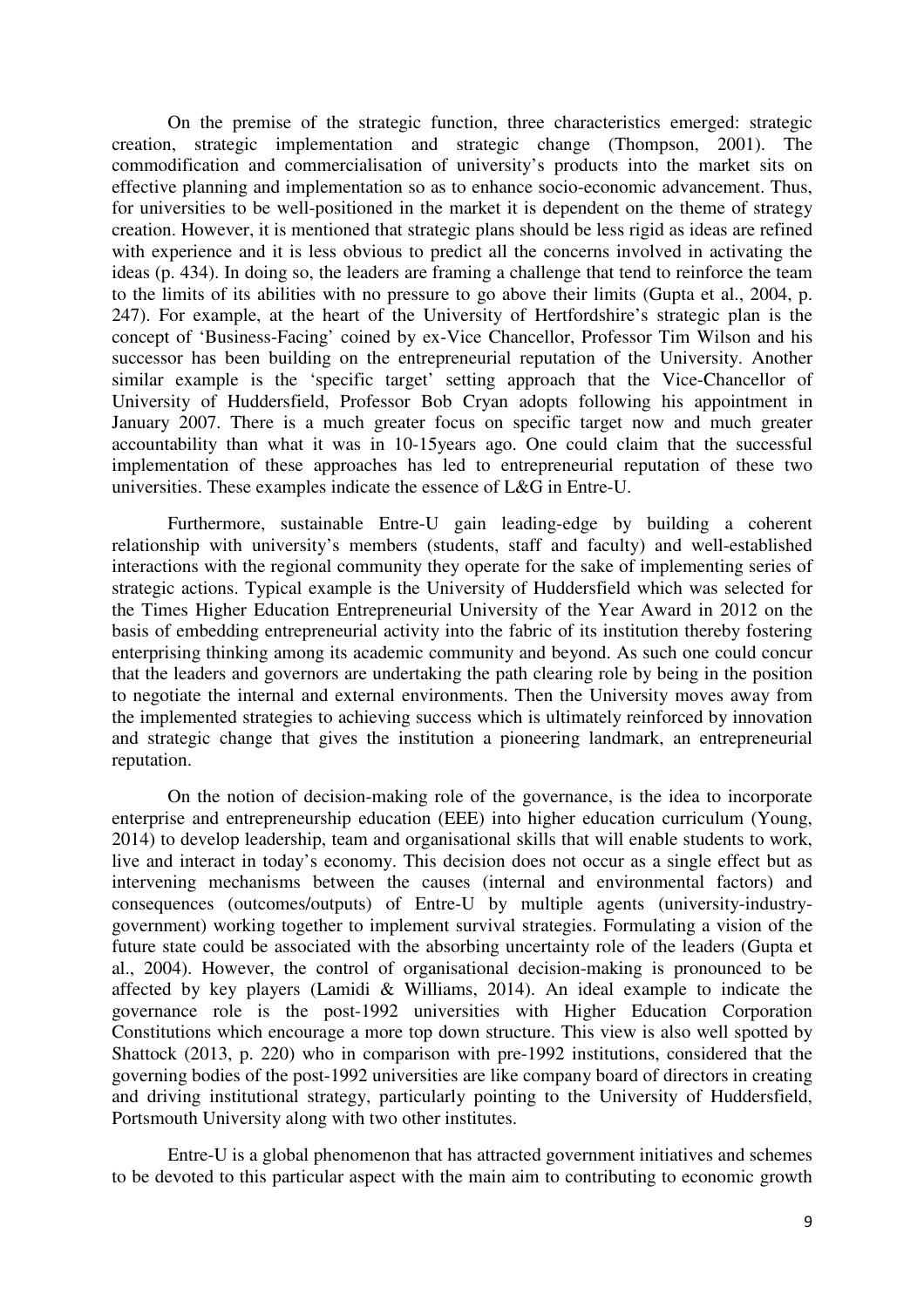and development. In this respect, the leaders use their team-building skills to stimulate and mold a highly committed team whose efforts are coordinated to accomplish and realise the vision (Gupta et al., 2004). Though measuring the impact of EEE is fragmented, some policy reports and empirical research (e.g Anderson, Culkin, Penaluna, & Smith, 2014; Barakat & Hyclak, 2009; Williamson, Beadle, & Charalambous, 2013) have confirmed that it has positive implication on the attitude of students. It has been evidenced that involvement in EEE enables students to acquire useful business related skills, knowledge and competences for growing their own businesses, particularly noted that participation in EEE lead to change in attitudes of becoming more entrepreneurial and employable (Williamson et al., 2013).

Just as universities differ in nature and context so is the feasibility of EEE is greater in some European member countries even with those in the same region. For example, it is reported that the sequential delivery themes of Youth Entrepreneurship Strategy (empowering, engaging and equipping) have been claimed to have impact on students' attitudes and skills, and ultimately the number of start-ups in Wales than any other region in England. The strategy have been proven to creating the next generation of entrepreneurs and therefore aspire other areas in the UK that would also like to develop their own enterprising minds (Pennycook, 2014). To this end, the leaders decisively specify limits by reshaping the perceptions of the individuals about their own capabilities (Gupta et al., 2004, p. 248) thereby inspiring and instilling creativity ability in them.

Look at in this fashion we can see L&G role focusing on promoting entrepreneurial value and culture, providing entrepreneurial learning opportunities and supporting the creation of new businesses and rejuvenating the existing ones in a more useful way via strategy and policy implementation. Consequently, this is in consistent with the 3Es of the YES themes (empowering, engaging and equipping) but extends well beyond EEE to encompass teaching and research.

It can be deduced that central to the development of Entre-U is the strategic planning and decision-making role of L&G. These are major roles that have implications on strategy, organisational structure and culture and in turn affect university's actions and practices of becoming more entrepreneurial. This observation reaffirms past research (such as Gjerding, 2005) that found culture, strategy and structure as principal components in the development of entrepreneurial HEIs which need to be balanced and as such do not exist in isolation. Therefore, this implies that each element mediate into one another. As exemplified in the work of Lamidi & Williams' (2014, p. 62) that strategic autonomy and modification of organisational structure are central to leadership role. At this end, the paper introduces the IMOI framework to nurture and sharpen our knowledge and understanding of L&G role in the entrepreneurial context of higher institutions. Before proceeding to the discussion of the new IMOI framework, it is crucial to set the context of other contributors to the Entre-U phenomenon.

## **5 The Entrepreneurial University: Contested Understanding**

Not only that Entre-U literature lacks a unified theoretical base (Mian, 2011), there is also multiple views about the phenomenon that has trigger researchers and scholars in the field to address the concept using various terminologies. From the concept of academic entrepreneurship, Klofsten & Jones-Evans (2000, p. 300) identify eight types of academic entrepreneurship which include: contracted research, consulting, patenting, spin-off, sales,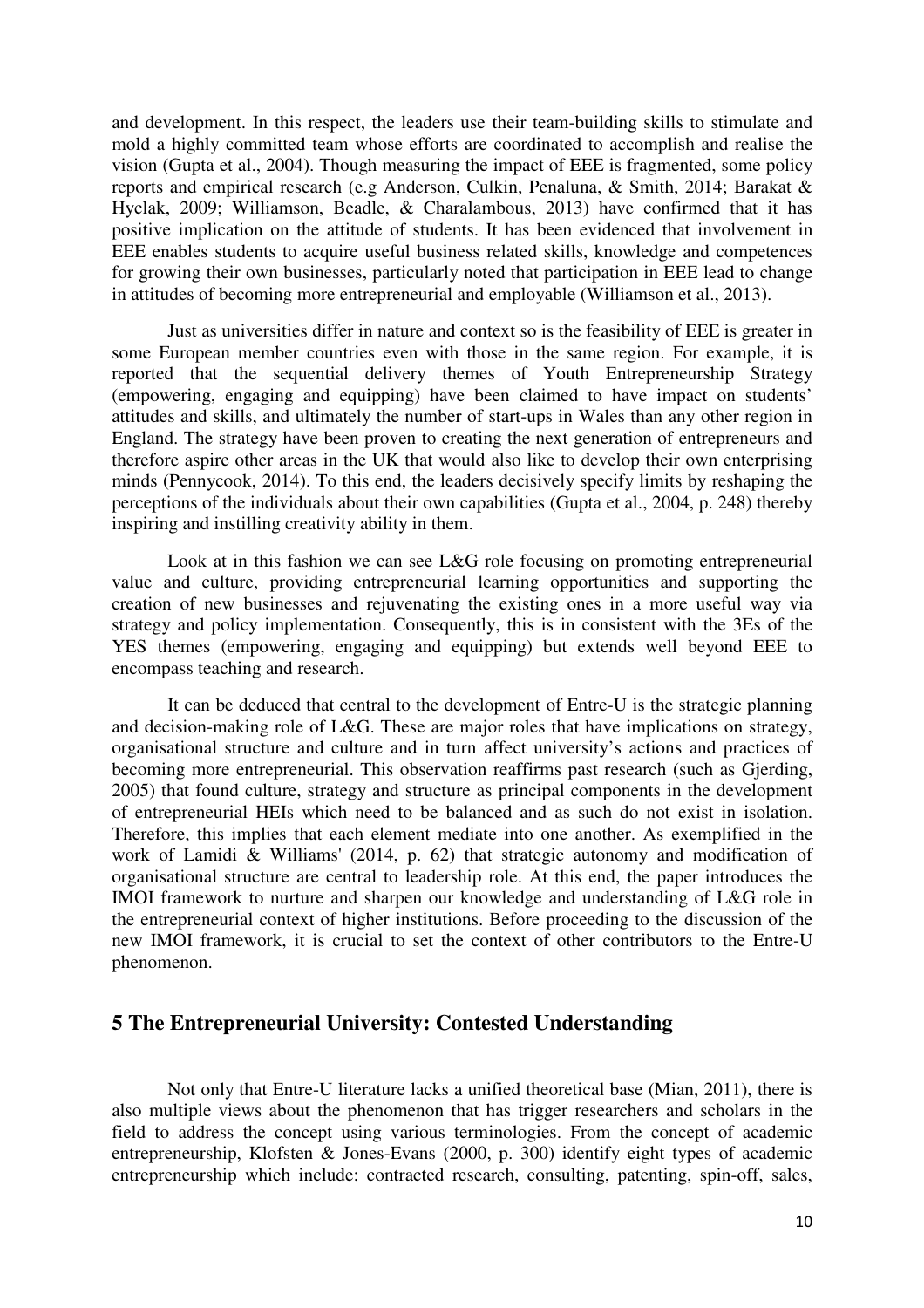testing external teaching and large scale science projects, which the authors consider as entrepreneurial activity. Adopting the concept of entrepreneurial university, Guerrero & Urbano (2013) consider institutional economic, organisational and individual factors as key determinants of Entre-U. Similarly, Guerrero & Urbano (2014) see Entre-U as natural incubators that empower the academic community (staff and students) to seek and exploit entrepreneurial opportunities along with their teaching and research functions (Guerrero et al., 2014; Guerrero, & Urbano, 2012). Integrating the concept of academic entrepreneurship and entrepreneurial university, Urbano & Guerrero (2013), posit that organisations that are entrepreneurial are prime catalysts for regional and social growth. According to Savetpanuvong & Pankasem (2014, p. 243), Entre-U is any higher institution that can nurture and encourage the development of new ventures that is creative, innovative and adaptive via its research and commercialisation activity to contribute to meeting economy expectations. As a way to reconcile the empirical puzzle about Entre-U, the OECD and European Commission jointly launched a guiding framework called the 'HEInnovate', a tool consisting of seven key areas including: L&G; Organisational Capacity, People and Incentives; Entrepreneurship Development in Teaching and Learning; University-Business Relationships for Knowledge Exchange; Pathways for entrepreneurs; The Entre-U as an Internationalised Institution; and Measuring the impact of Entre-U (EC & OECD, 2012). The HEInnovate or European Guiding Framework is to allow HEIs to self-assess themselves in making their institutions more entrepreneurial. Despite these ground-breaking contributions, yet the conceptualisation of Entre-U remains inconsistent. In this sense, Entre-U is a multifaceted and complex phenomenon that itself calls for research in innovative areas, another innovation of its own.

Therefore, this piece of work could increase our understanding and provide new insights into the interpretation of the Entre-U concept. As stated earlier, one of the key purposes of this study is to review role of L&G in Entre-U.

#### **6 Conceptualisation of IMOI Framework**

Upper echelons researchers propose a theoretical framework to demonstrate the link between top management team (TMT) or chief executive officers' (CEO) visible and invisible attributes in reflection of perceived organisational outcomes and performance (Hambrick, & Mason, 1984). The authors assumed that there is strong relationship between top managers and the strategies they pursue. The core tenet of the theory is that management at the top level play vital role in engineering the organisation (Carpenter, Geletkanycz, & Wm Sanders, 2004). It is premised that the TMT and executives' cognitions, values, experiences and personalities have significance impact on their mentalities of making sense of situations which then reinforce their strategic choices (Hambrick, 2007). Subsequently, this may be the case for L&G in higher education that are in the position to steer the strategic actions in the direction of entrepreneurialism thereby complying with the expectations of the society to achieve social and economic gains.

However, in the present study emphasis is not placed on only those at the top but to be inclusive of leadership at all levels in entrepreneurial HEIs, these include university supervisory board, school executive boards, department executive boards, school department or councils and committees amongst others who are in the position to develop agenda, provide critical reflection, devise strategy and debrief information such as feedback as identified by Blaschke, Frost, & Hattke (2014, p. 720). In this sense, this author now presents the Innovation Mediation Output/outcome framework as a guide for understanding L&G role in the Entre-U context.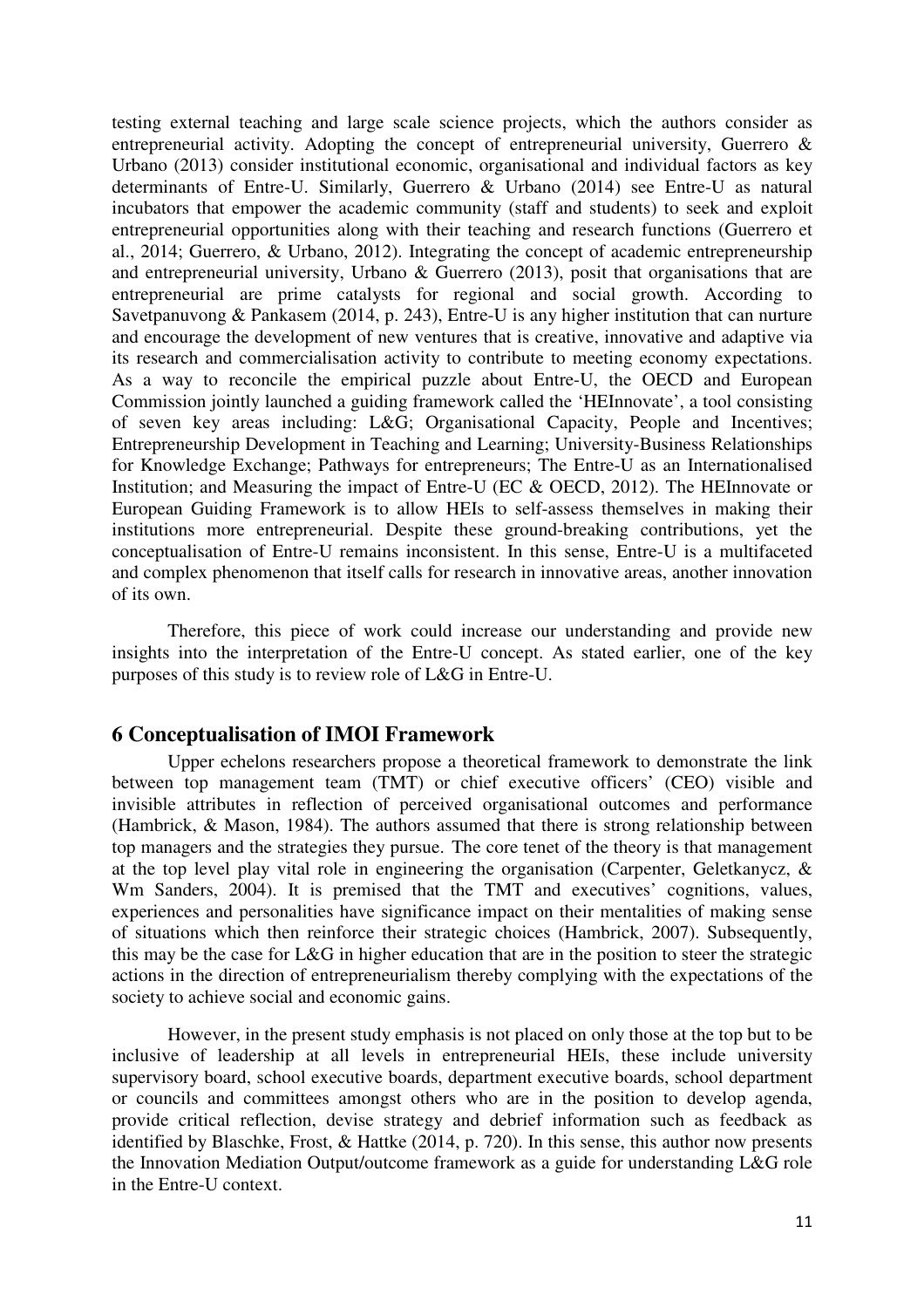

**Figure 1**: University-based Leadership and Governance IMOI Framework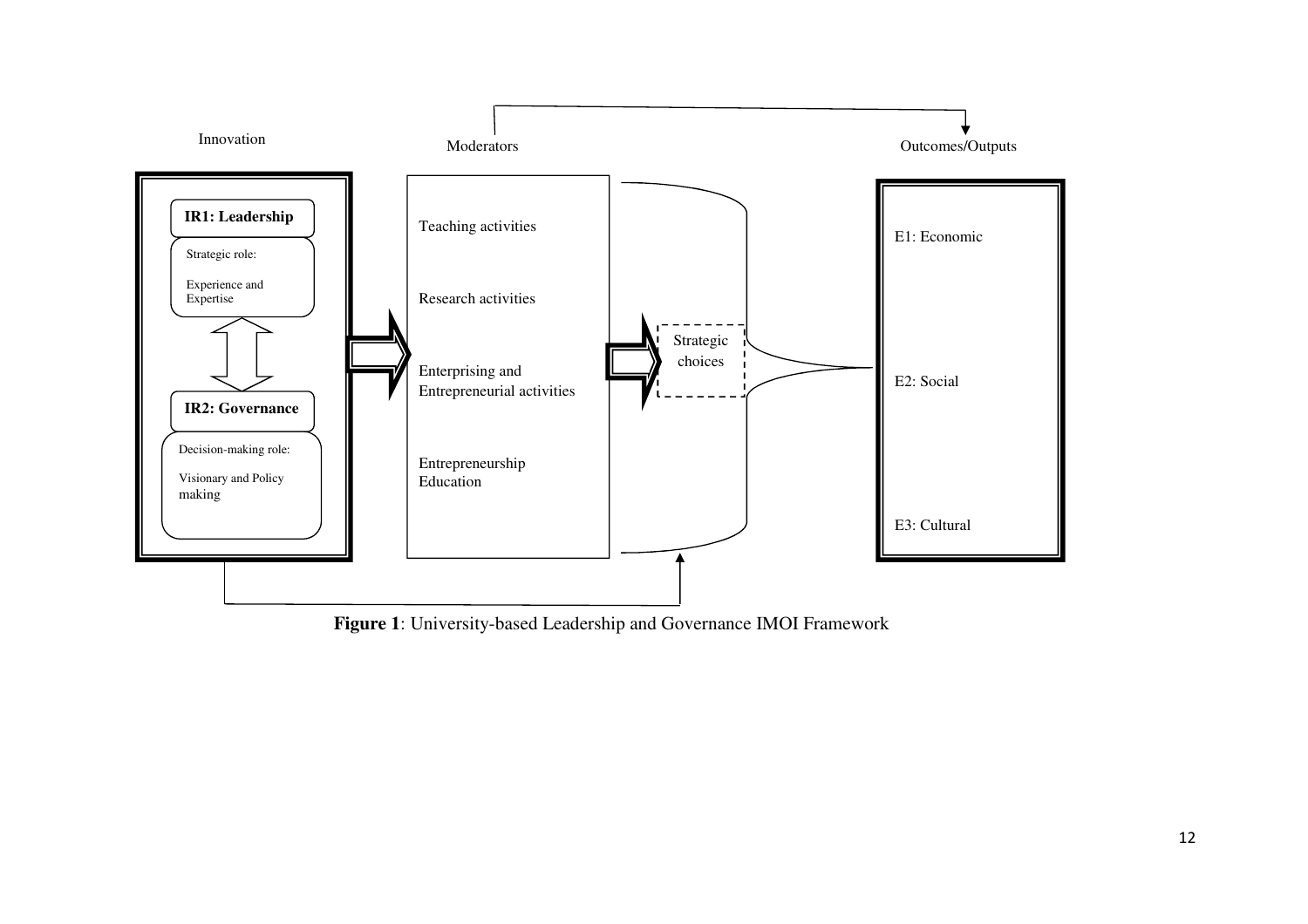Where the innovation (I) theme represents the social environment of what Guerrero et al. (2014) and predecessors termed as internal and external factors (herein refers to as innovation role=IR). For the purpose of this study, it is considered as the innovation logic of Entre-U that is epitomise by the skills, experience and support offered by people from within and outside of the universities to becoming or become entrepreneurial HEIs (Brown, 2011, p. 87). In this regard, the IR comprises of experiences and expertise of the leaders and visionary, decision and policy making of the governing bodies that are utilised by drawing on multiplicity of opinions in formulating strategy and policy for educational purposes which have substantial influence on strategic choice. Thus, improving the prospects of institutional success require well-established and effective relationships between chairs, CEO or vicechancellors and boards (Melville-Ross, 2010, p. 3). The mediating or moderating (M) factors constitutes the traditional teaching and research functions and the newly introduced EEE that are welcomed to complement the traditional missions of universities. All of which are key determinants of Entre-U on which the strategic choices are based. With the 'O' theme, these four activities of higher institutions directly have influence on the outcomes and performance (social, economic and cultural benefits) of Entre-U. And as a non-linear approach, the 'O' construct in turn have significant impact on the 'I', thereby making entrepreneurial institutions to evolve in an iterative manner. Thus, the role of entrepreneurial society is more than generating commercial activities, it leans more toward contributing and providing leadership that create and facilitate entrepreneurial thinking, resources, achievement, and entrepreneurial organisations (Audretsch, 2014). Therefore, in an entrepreneurial economy, universities are not only agents of transformation but facilitators of innovative activities, making use of their conceptual and cognitive-based resources and capabilities in a more productive way.

In addition to the European Framework, this article introduces the economic, social, and cultural dimensions, meaning that Entre-U plays a significant role in the wider environmental context through transformation of the society. The theoretical logic is that L&G uses their unique strategy and decisions to develop and change the individual attitudes and behaviour to become more entrepreneurial for their personal development and to benefit the wider society.

#### *Proposition 1: strategic role*

The Entre-U utilises the experience and expertise of the leaders to fulfil its entrepreneurial agenda in designing and implement strategic objectives.

#### *Proposition 2: decision making role*

Entre-U is different from other universities based on its entrepreneurial vision that is swayed by the decisions of the governance structure.

#### *Proposition 3: economic, socio-cultural outcomes*

In addition to the academic outputs, the capacity of both effective leadership and strong governance is to have impact on the economic, social and cultural elements of the society via individual transformation. This offers entrepreneurial HEIs with competitive advantage against other institutions.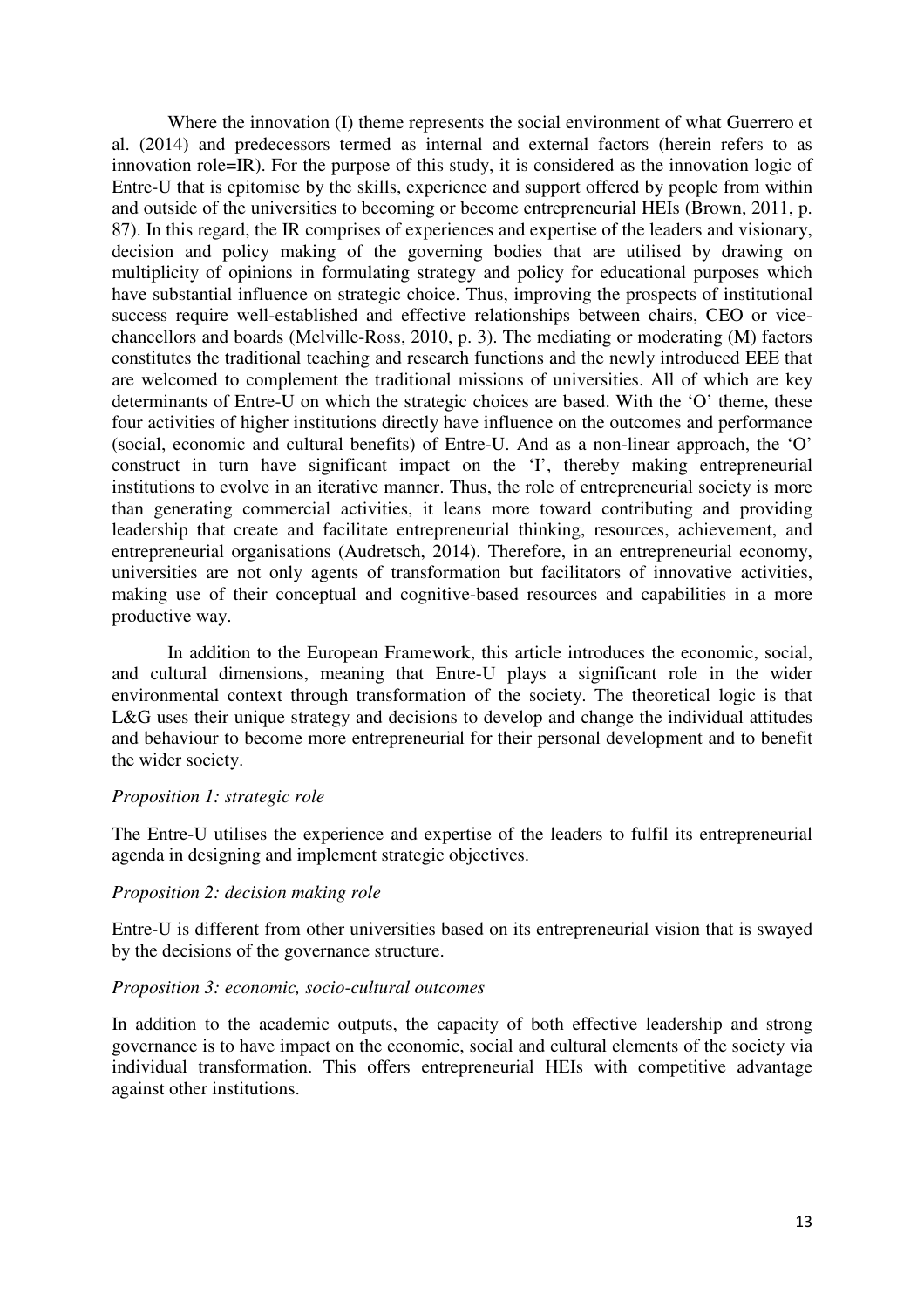## **7 Conclusion and Future Directions**

This paper provides an overview of entrepreneurial HEIs' L&G role at the university level. By integrating evidence in a special issue with items in other journals, the main findings reveal that the decision and strategic view of the leaders and governors affect strategy, structure and culture which have been evidenced as key characteristics of an Entre-U. However, implementing an entrepreneurial strategy, stimulating an entrepreneurial structure and embedding an entrepreneurial culture is at the discrete of some people in powerful positions (not necessarily only those at the frontlines) and as such requires strong governance and effective leadership. It is within this context that the role of L&G becomes feasible and sustainable for entrepreneurial performance. The outcomes of the analysis however are in four folds: First the result reaffirm previous studies (e.g Gjerding, 2005) that strategy, structure and culture are elements of an entrepreneurial organisation. Secondly, it conforms with North (1990, 2005), Veciana & David (2008), Thornton et al. (2011), Guerrero & Urbano (2012) and Guerrero et al. (2014) assertion that building an established structure for human interaction is central to Entre-U objective in the economy. Thirdly, it concurs with Guerrero & Urbano (2013) that individual level attributes is a major characteristic of Entre-U. And finally, it supports the TEL framework that Entre-U is strongly characterised by university leaders with key transformational and entrepreneurial tenets of leadership (Lamidi & Williams, 2014).

However, from the analysis, L&G is characterised by strategic and decision-making role which impact on structure, culture and strategy of the university. Higher education L&G need to be stronger and effective to be able to adapt to the new social and economic landscape in more entrepreneurial ways. While this study elevates our understanding in and contributes to research in the entrepreneurial outlet, it as well could advance our knowledge in organisational behaviour and management field. The contribution to other management field is that the 'I' dimension in the model could take the place of the input logic in old OEM and IPO models. This is of significance because we are in a dynamic world where methods, models or approaches need new updates.

It is observed that while there are numerous literatures on L&G and management covering wider education system, study focusing on L&G in entrepreneurial HEIs is rare. Possibly, this could be that scholars in the entrepreneurial field are focusing more on other activity aspects than organisational design associated with the phenomenon or due to the complex nature and varied orientations associated with the entrepreneurial domain which may have shift their attentions away from this topic. Perhaps, this could be the reason why Burke (2010) points out that despite variety of theories and models, leadership in education and traditional management theory face the challenges of advancing a theory and practice for today's working pattern. In this respect, the lack of literature makes it somehow difficult to identify areas for future research. However, the current research contributes a novel model that could be apply across varied disciplinary boundaries or possibly transcend them all and methodological recommendations are offered for further insights.

Since this research is a single case study meta-synthesis that analyses papers in a particular journal, future research should consider multiple case analysis or comparative study to examine L&G role in Entre-U by focusing in more detail on specific institutions, and as such the legitimacy of these roles would further be empirically supported. Also, primary data source should be integrated with secondary materials to capture in-depth view of the subject.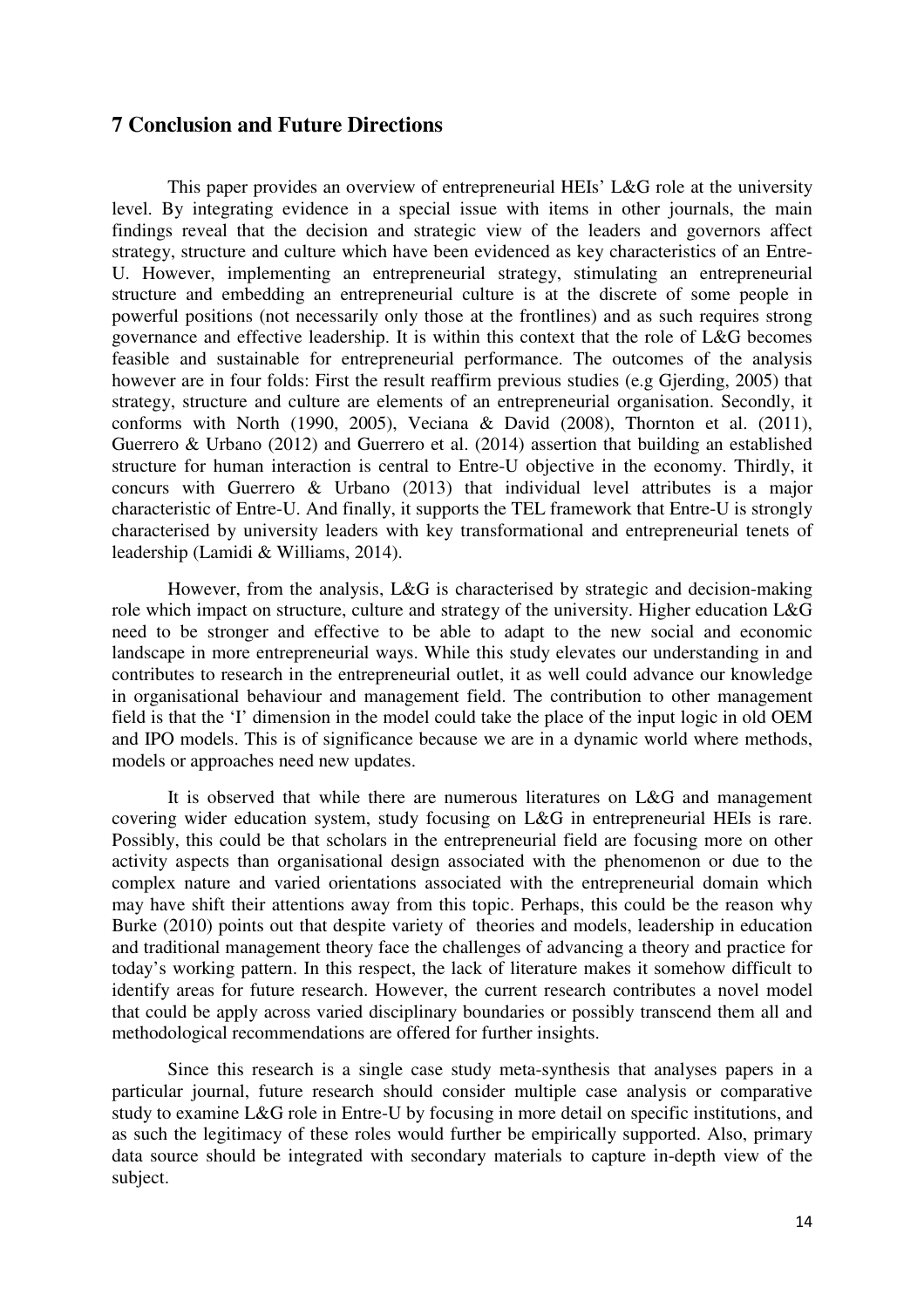# **References**

- Anderson, S., Culkin, N., Penaluna, A., & Smith, K. (2014). *An Education System fit for an Entrepreneur: Fifth Report by the All*‐ *Party Parliamentary Group for Micro Businesses* (pp. 1–135). UK: APPG for Micro Businesses.
- Audretsch, D. B. (2014). From the entrepreneurial university to the university for the entrepreneurial society. *The Journal of Technology Transfer*, *39*(3), 313–321. http://doi.org/10.1007/s10961-012-9288-1
- Barakat, S., & Hyclak, T. (2009). Entrepreneurship Education in an Entrepreneurial Community. *Working Paper, Cambridge University, UK*.
- Blaschke, S., Frost, J., & Hattke, F. (2014). Towards a micro foundation of leadership, governance, and management in universities. *Higher Education*, *68*(5), 711–732. http://doi.org/10.1007/s10734-014-9740-2
- Bosetti, L., & Walker, K. (2010). Perspectives of UK Vice-Chancellors on Leading Universities in a Knowledge-Based Economy. *Higher Education Quarterly*, *64*(1), 4– 21. http://doi.org/10.1111/j.1468-2273.2009.00424.x
- Browne, J. (2010). *Lord Browne report on Securing a Sustainable Higher Education: an Independent Review of Higher Education Funding & Student Finance* (Independent Review of Higher Education Funding & Student Finance). UK: Independent Review of Higher Education Funding & Student Finance. Retrieved from https://www.gov.uk/government/news/lord-browne-report-on-higher-education
- Brown, R. (2011). What do we do about university governance? *Perspectives: Policy and Practice in Higher Education*, *15*(3), 87–91. http://doi.org/10.1080/13603108.2011.573007
- Burke, K. M. (2010). Distributed leadership and shared governance in post-secondary education. *Management in Education*, *24*(2), 51–54. http://doi.org/10.1177/0892020610363088
- Carpenter, M. A., Geletkanycz, M. A., & Wm Sanders, G. (2004). Upper Echelons Research Revisited: Antecedents, Elements and Consequences of Top Management Team Composition. *Journal of Management*, *30*(6), 749–778.
- Clark, B., R. (1998). *Creating Entrepreneurial Universities: Organisational Pathways of Transformation*. UK: IAU Press, Pergamon.
- Clark, B., R. (2001). The entrepreneurial University: New foundations for collegiality, autonomy, and achievement. *Higher Education Management and Policy*, *13*(2).
- Clark, B., R. (2004). *Sustaining Change in Universities: Continuities in Case Studies and Concepts*. England: McGraw-Hill Education.
- Etzkowitz, H. (2003). Research groups as "quasi-firms": the invention of the entrepreneurial university. *Research Policy*, *32*(1), 109–121.
- European Commission, & OECD. (2012). *A Guiding Framework for Entrepreneurial Universities* (pp. 1–54). European Commission and OECD.
- European Commission, & OECD. (2013). *Commission and OECD launch website for universities to measure entrepreneurial impact* (pp. 1–2). Brussels: European Commission. Retrieved from http://europa.eu/rapid/press-release\_IP-13-1093\_en.htm
- Gibb, A., & Hannon, P. (2006). Towards the Entrepreneurial University. *International Journal of Entrepreneurship Education*, *4*, 73–110.
- Gjerding, A. N. (2005). *Entrepreneurial University- Myth or Reality: University of Strathclyde* (pp. 3–37). European Consortium of Innovative Universities (ECIU) Leadership Programme.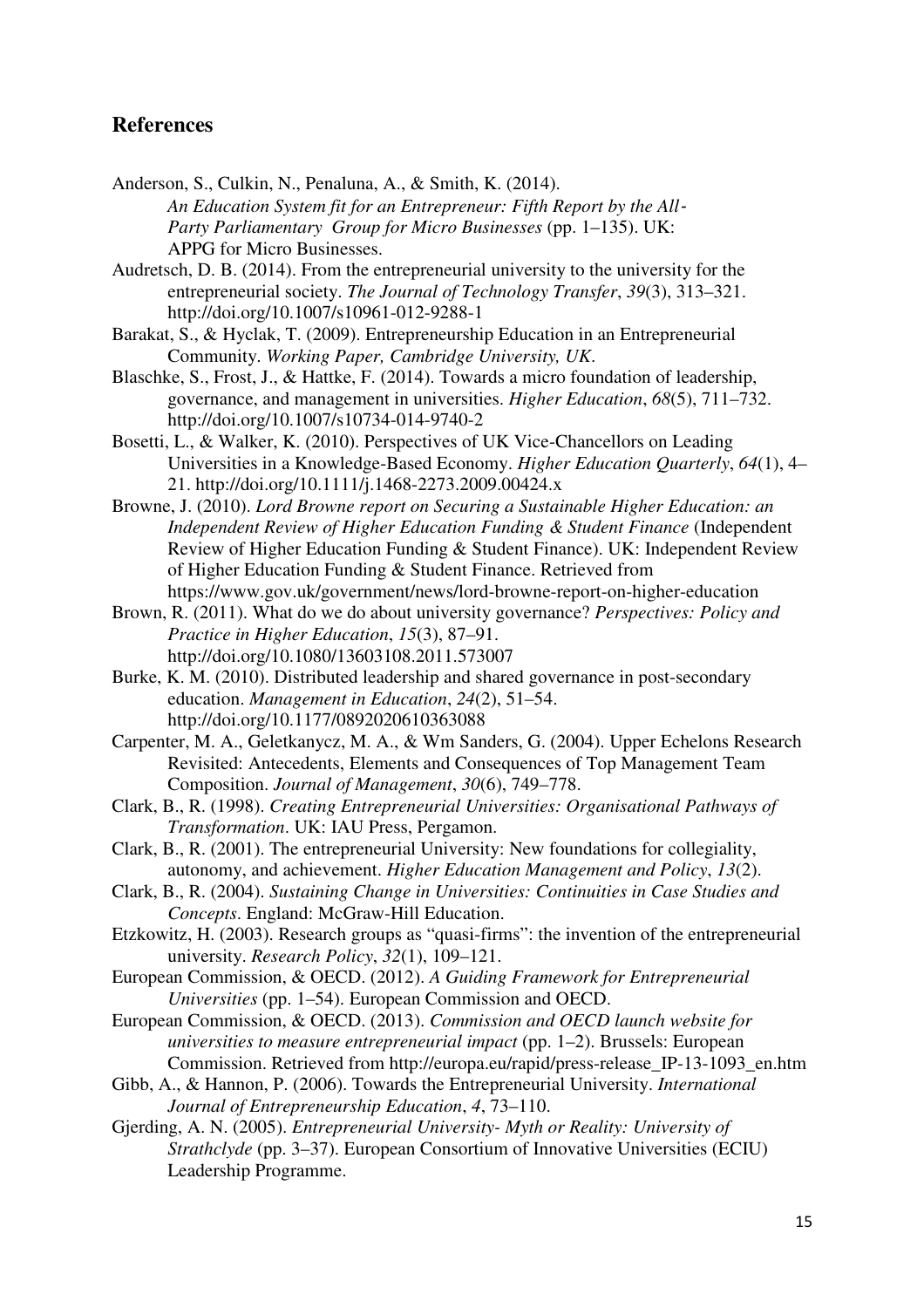- Guerrero, M., David, U., James, C., & Damien, O. (2014). Entrepreneurial Universities in two European Regions: a case study comparison. *The Journal of Technology Transfer*, *39*(3), 415–434.
- Guerrero, M., & Urbano, D. (2012). The Development of an Entrepreneurial University. *Journal of Technology Transfer*, *37*, 43–74.
- Guerrero, M., & Urbano, D. (2013). Entrepreneurial Universities: Determinants, Impacts and Challenges. *Triple Helix Association*, *2*(6).
- Guerrero, M., & Urbano, D. (2014). Evolution and development of Entrepreneurial Universities: A resources and capabilities perspective. *International Journal of Education Research and Development*, *3*(2), 30–45.
- Gupta, V., MacMillan, I. C., & Surie, G. (2004). Entrepreneurial leadership: developing and measuring a cross-cultural construct. *Journal of Business Venturing*, *19*(2), 241–260. http://doi.org/10.1016/S0883-9026(03)00040-5
- Hambrick, D. C., & Mason, P. A. (1984). Upper Echelons: The Organization as a Reflection of Its Top Managers. *Academy of Management Review*, *9*(2), 193–206.
- Harzing, A.-W. (2014). *Journal Quality List 2000-2014* (Fifty-second edition). London: www.harzing.com. Retrieved from http://www.harzing.com/download/jql\_subject.pdf
- House, R. J., Hanges, P. J., Ruiz-Quintanilla, S. A., Dorfman, P. W., Javidan, M., Dickson, M., & Gupta, V. (1998). Cultural Influences on Leadership and Organisations: Project GLOBE. In *Advances in Global Leadership* (Mobley, W., Vol. 1, pp. 171–233). Stamford, CN, CT: JAI Press.
- Identifying challenges for academic leadership in medical universities in iran. (2010). *Medical Education*, *44*(5), 459–467. http://doi.org/10.1111/j.1365-2923.2009.03570.x
- Kan, M. M., & Parry, K. W. (2004). Identifying paradox: A grounded theory of leadership in overcoming resistance to change. *The Leadership Quarterly*, *15*(4), 467–491. http://doi.org/10.1016/j.leaqua.2004.05.003
- Kitchenham, B. (2004). *Procedures for Performing Systematic Reviews* (Joint Technical Report No. TR/SE-0401) (pp. 1–18). UK: Keeley University.
- Klofsten, M., & Jones-Evans, D. (2000). Comparing Academic Entrepreneurship in Europe : The case of Sweden and Ireland. *Small Business Economics*, *14*(4), 299–310.
- Kuipers, S. B., Higgs, M., Kickert, W., Tummers, L., Grandia, J., & Voet Van Der, J. (2013). the management of change in public organisations: A literature review. *Journal of Public Administration*, 2–19.
- Lambert, R. (2003). *Lambert Review of Business-University Collaboration: Final Report* (SSRN Scholarly Paper No. ID 1509981). Rochester, NY: Social Science Research Network. Retrieved from http://papers.ssrn.com/abstract=1509981
- Lamidi, K., & Williams, D. (2014). Leading Transformational Change in HEIs: Discussion of Literature and Conceptual Framework. In *Academic Proceedings 2014 University-Industry Interaction Conference: Challenges and Solutions for Fostering Entrepreneurial Universities and Collaborative Innovation* (pp. 46–99). Barcelona, Spain: University Industry Innovation Network.
- Magalhães, A., Veiga, A., Amaral, A., Sousa, S., & Ribeiro, F. (2013). Governance of Governance in Higher Education: Practices and Lessons drawn from the Portuguese case. *Higher Education Quarterly*, *67*(3), 295–311.
- Melville‐Ross, T. (2010). Leadership, governance and management. *Perspectives: Policy and Practice in Higher Education*, *14*(1), 3–6. http://doi.org/10.1080/13603100903450569
- Mian, S. A. (2011). University's involvement in technology business incubation: what theory and practice tell us? *International Journal of Entrepreneurship and Innovation Management*, *13*(2), 113–121. http://doi.org/10.1504/IJEIM.2011.038854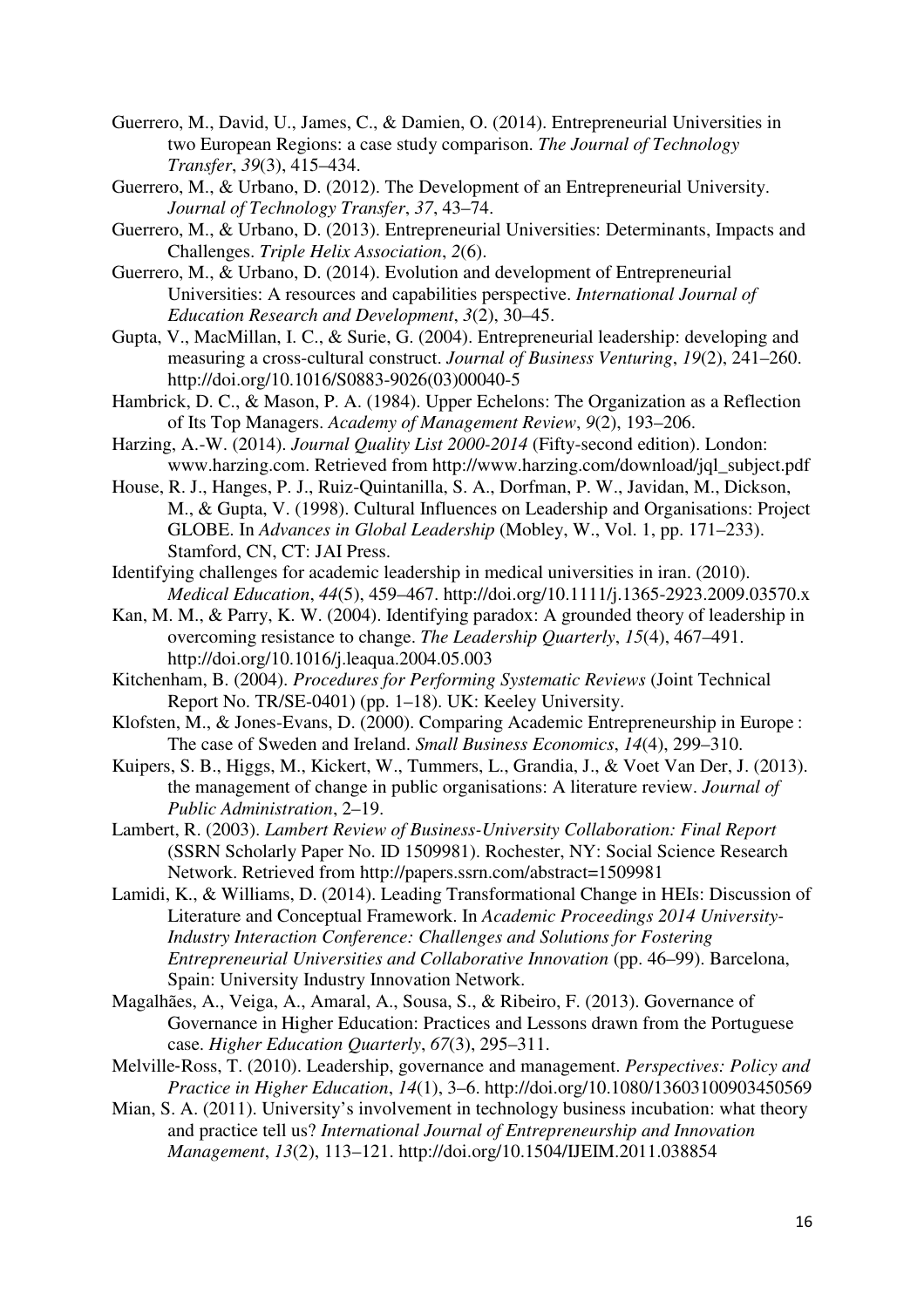- Mian, S., Fayolle, A., & Lamine, W. (2012). Building sustainable regional platforms for incubating science and technology businesses Evidence from US and French science and technology parks. *The International Journal of Entrepreneurship and Innovation*, *13*(4), 235–247. http://doi.org/10.5367/ijei.2012.0100
- Middlehurst, R. (2013). Changing Internal Governance: Are Leadership Roles and Management Structures in United Kingdom Universities Fit for the Future? *Higher Education Quarterly*, *67*(3), 275–294.
- Middlehurst, R., Goreham, H., & Woodfield, S. (2009). Why Research Leadership in Higher Education? Exploring Contributions from the UK's Leadership Foundation for Higher Education. *Leadership*, *5*(3), 311–329. http://doi.org/10.1177/1742715009337763
- Neary, M., & Saunders, G. (2011). Leadership and Learning Landscape: the Struggle for the Idea of the University. *Higher Education Quarterly*, *65*(4), 333–354.
- North, D. C. (1990). *Institutions, institutional change and economic performance*. UK: Cambridge University Press.
- North, D. C. (2005). *Understanding the Process of Economic Change*. Princeton, NJ: Princeton University Press.
- Pennycook, L. (2014). *The Welsh Dragon: The success of enterprise education in Wales*. Wales, UK: Carnegie UK Trust.
- Peterson, M. ., & Mets, L. A. (1987). volutionary Perspective on Academic Governance, Management, and Leadership (W . Peterso n & L.A . Met s (eds), pp. 1–20). San Francisco, CA: Jossey-Bass.
- Rothaermel, F. T., Agung, S. D., & Jiang, L. (2007). University entrepreneurship: Taxonomy of the literature. *Industrial and Corporate Change*, *16*(4), 691–791.
- Savetpanuvong, P., & Pankasem, P. (2014). Entrepreneurial University model: A theoretical perspectives on strategy, entrepreneurship, and innovation. In *2014 IEEE International Conference on Management of Innovation and Technology (ICMIT)* (pp. 242–247). http://doi.org/10.1109/ICMIT.2014.6942432
- Schofield, A. (2009). *What is the Effective and High Performing Body in UK Higher Education?*. London: Leadership Foundation for Higher Education.
- Shattock, M. (2013). University Governance, Leadership and Management in a Decade of Diversification and Uncertainty. *Higher Education Quarterly*, *67*(3), 217–233.
- Sporn, B. (2001). Building adaptive universities: Emerging organisational forms based on experiences of European and US Universities. *Tertiary Education and Management, 7*(2), 121–134.
- Stensaker, B., & Vabø, A. (2013). Re-inventing Shared Governance: Implications for Organisational Culture and Institutional Leadership. *Higher Education Quarterly*, *67*(3), 256–274.
- Thompson, J. L. (2001). *Strategic management (4th edition)*. Thompson Learning. Retrieved from http://eprints.hud.ac.uk/2158/
- Thornton, P., Ribeiro, D., & Urbano, D. (2011). Socio-cultural factors and entrepreneurial activity: An Overview. *International Small Business Journal*, *29*(2), 105–118.
- University of Essex. (2012). New Vice-Chancellor appointed. Retrieved April 20, 2015, from http://www.essex.ac.uk/news/event.aspx?e\_id=3907
- Urbano, D., & Guerrero, M. (2013). Entrepreneurial Universities Socioeconomic Impacts of Academic Entrepreneurship in a European Region. *Economic Development Quarterly*, *27*(1), 40–55. http://doi.org/10.1177/0891242412471973
- Van Vught, F. (1999). Innovative universities. *Tertiary Education and Management*, *5*(4), 347–354.
- Veciana, J. M., & David, U. (2008). The institutional approach to entrepreneurship research. Introduction. *International Journal of Entrepreneurship Management*, *4*, 365–379.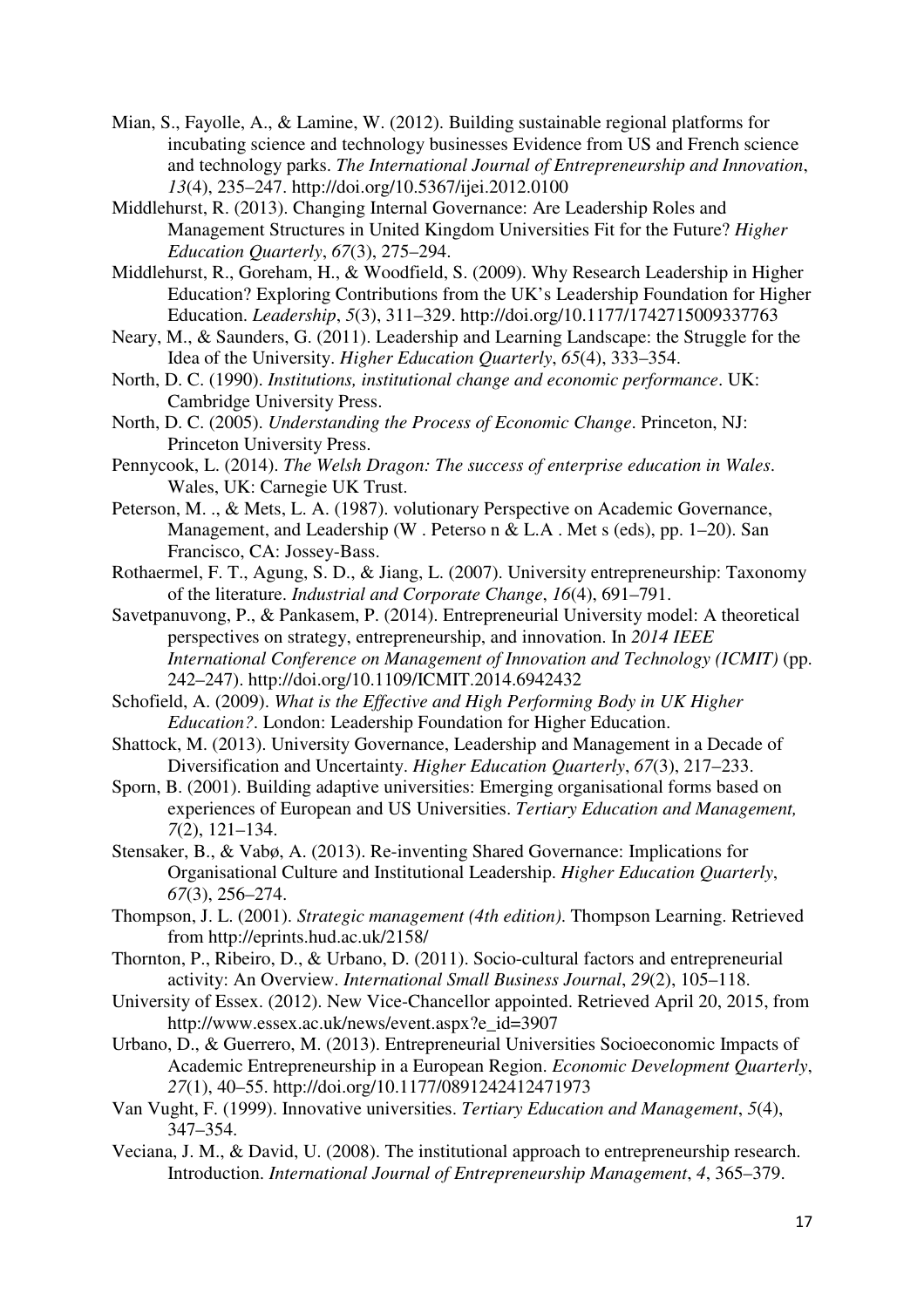- Vilalta, J., Pifarré, H., & Betts, A. (2011). *A New Approach on Higher Education Quality: Analysing the Impact of Universities of Catalonia on Society and Economy.* (pp. 1–7). Catalonia, Spain: Catalan Association of Public Universities (ACUP). Retrieved from http://www.acup.cat/en/impact-university-catalonia-society
- Watson, D. (2012). Who runs our universities? *Perspectives: Policy and Practice in Higher Education*, *16*(2), 41–45. http://doi.org/10.1080/13603108.2011.652987
- Williamson, N., Beadle, S., & Charalambous, S. (2013). *Enterprise Education Impact in Higher Education and Further Education* (pp. 3–104). UK: Department for Business Innovation and Skills.
- Young. (2014). *Enterprise for all: The relevance of Enterprise Education* (pp. 1–47). London: Department for Business, Innovation and Skills. The National Archives. Retrieved from https://www.gov.uk/government/publications/enterprise-for-all-therelevance-of-enterprise-in-education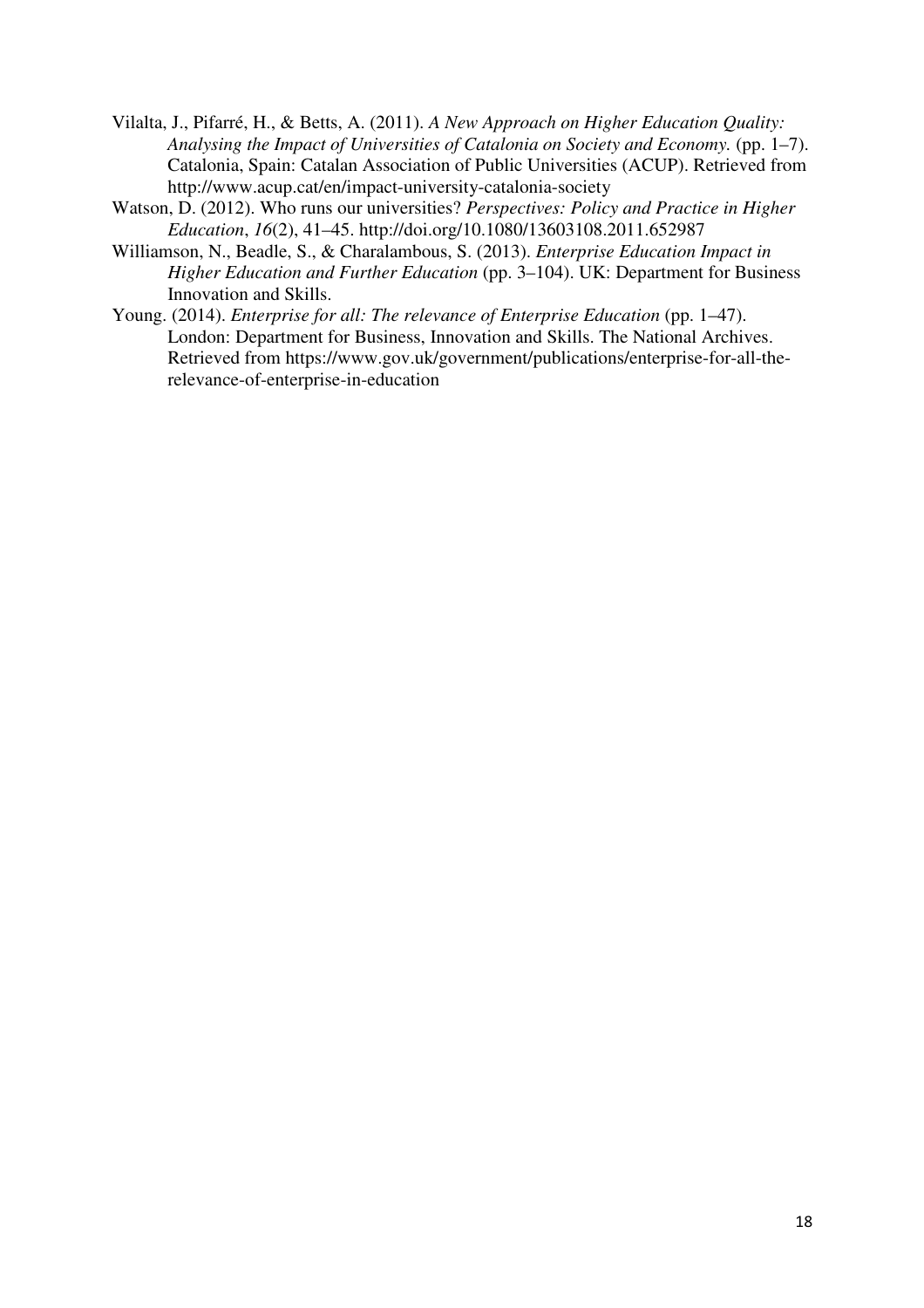| <b>Authors</b>                                                                       | Country   | <b>Research Question or</b>                                                                                                                                                                       | <b>Method and</b>                                                                                                                                                                                                                          | <b>Findings</b>                                                                                                                                                                                                                                                                                                                                                                                                                                                                                                                                                                                   | <b>Summary</b>                                                                                                                                                                                                                                                                                         |
|--------------------------------------------------------------------------------------|-----------|---------------------------------------------------------------------------------------------------------------------------------------------------------------------------------------------------|--------------------------------------------------------------------------------------------------------------------------------------------------------------------------------------------------------------------------------------------|---------------------------------------------------------------------------------------------------------------------------------------------------------------------------------------------------------------------------------------------------------------------------------------------------------------------------------------------------------------------------------------------------------------------------------------------------------------------------------------------------------------------------------------------------------------------------------------------------|--------------------------------------------------------------------------------------------------------------------------------------------------------------------------------------------------------------------------------------------------------------------------------------------------------|
|                                                                                      | of Origin | <b>Objectives</b>                                                                                                                                                                                 | <b>Sample</b>                                                                                                                                                                                                                              |                                                                                                                                                                                                                                                                                                                                                                                                                                                                                                                                                                                                   |                                                                                                                                                                                                                                                                                                        |
| Bikmoradi,<br>Brommels,<br>Shoghli,<br>Khorasani-<br>Zavareh &<br>Masiello<br>(2010) | Iran      | To explore the<br>leadership challenges<br>perceived by academic<br>managers in medical<br>schools and universities<br>in Iran                                                                    | A qualitative<br>study using 18<br>face-to-face, in-<br>depth interviews<br>with academic<br>managers in<br>medical<br>universities and<br>at the Ministry of<br>Health and<br>Medical<br>Education<br>analysed using<br>content analysis. | Evidence show that the main challenges to<br>academic leadership could be categorised<br>under three themes, each of which included<br>three sub-themes: (i) organisational issues<br>(inefficacy of academic governance; an overly<br>extensive set of missions and responsibilities;<br>concerns about the selection of managers); (ii)<br>managerial issues (management styles;<br>mismatch between authority and<br>responsibilities; leadership capabilities), and<br>(iii) organisational culture (tendency towards<br>governmental management; a boss-centred<br>culture; low motivation). | The finding<br>suggests that for<br>Iranian universities<br>to grow and strive it<br>is crucial to assign<br>authorities base on<br>the roles of<br>academic staff and<br>leaders at<br>governance.                                                                                                    |
| Blaschke,<br>Frost &<br>Hattke<br>(2014)                                             | Germany   | To provide a micro<br>foundation of leadership,<br>governance, and<br>management in<br>universities based on the<br>underlying<br>communication of<br>strategic issues among<br>governing bodies. | A longitudinal<br>case study of a<br>comprehensive<br>reorganization of<br>a German<br>university.                                                                                                                                         | Results suggest that leadership, governance,<br>and management are not necessarily<br>conflictory but reflect in four complementary<br>micro patterns, these are: (i) agenda building;<br>(ii) critical reflection; (iii) devising (bottom-<br>up, top-down and integrative) and (iv)<br>debriefing. However, despite the increasing<br>managerial regulation, results confirm that the<br>strategic issues of research and teaching at the<br>university's core remain largely autonomous.                                                                                                       | The study focuses<br>on how institutional<br>logics translate into<br>micro patterns of<br>communication. It<br>points out that:<br>rather than<br>'managerialism'<br>replacing<br>'collegialism,'<br>organizational<br>change unfolds in<br>oscillating<br>sequences of these<br>four micro patterns. |

Table 2: Other 4 Materials incorporated and synthesised along with the HEQ Special Issue